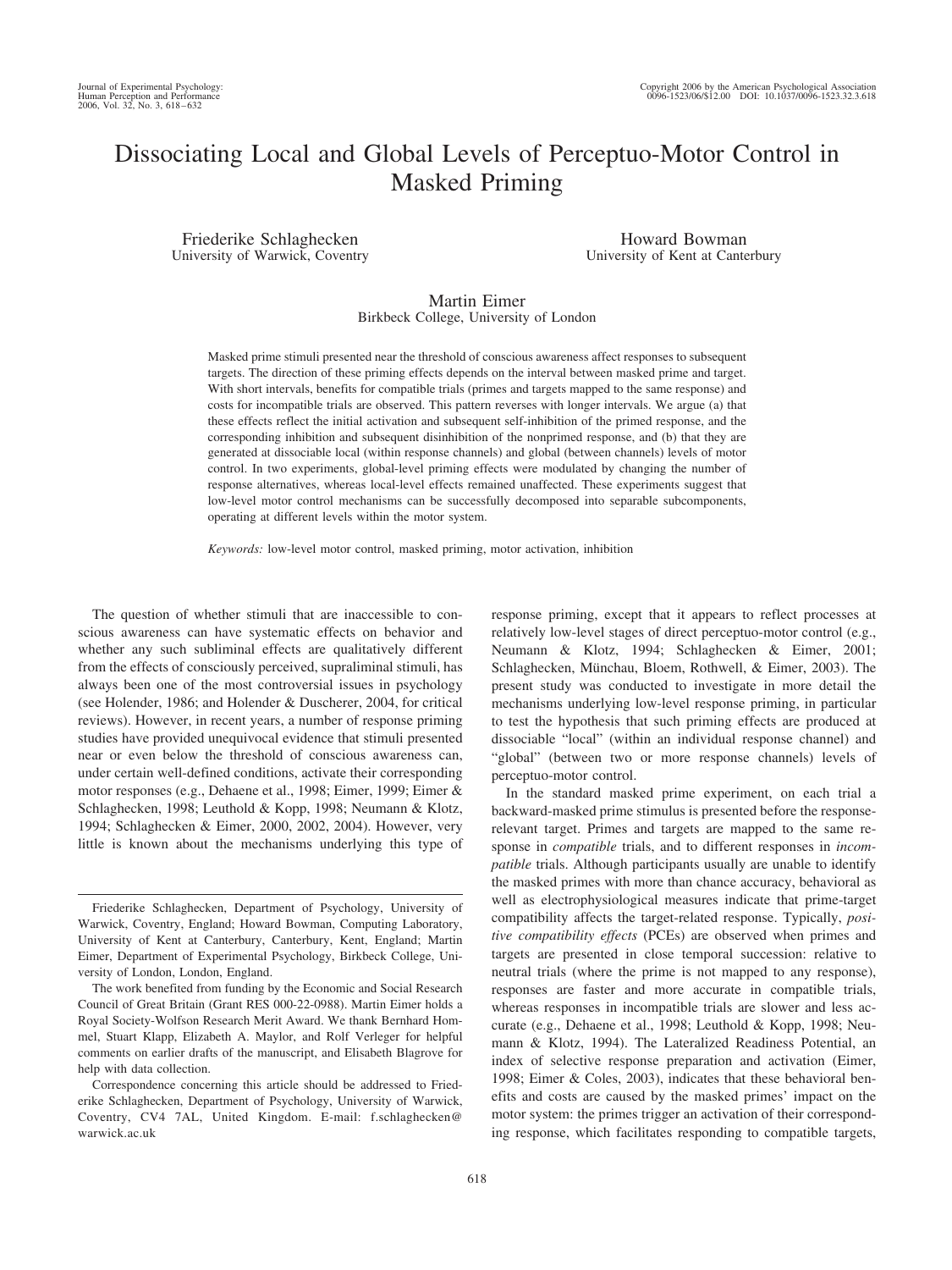and impairs responding to incompatible targets (Dehaene et al., 1998; Leuthold & Kopp, 1998). Such findings suggest the existence of direct perceptuo-motor links (Neumann, 1990), which allow sensory information access to motor stages even if it has not been accessible to conscious awareness.

However, the masked prime task does not always produce PCEs. In fact, when the interstimulus interval (ISI) between prime offset/mask onset and target onset (prime/mask-target  $ISI$ )<sup>1</sup> is increased to approximately 100 ms or longer, PCEs turn into *negative compatibility effects* (NCEs), with performance benefits on incompatible trials and costs on compatible trials, relative to neutral trial (for an overview, see Eimer & Schlaghecken, 2003). Behavioral (Eimer, Schubö, & Schlaghecken, 2002; Klapp, 2005; Klapp & Haas, 2005; Klapp & Hinkley, 2002; Lingnau & Vorberg, 1995; Schlaghecken & Eimer, 2002) and electrophysiological (Eimer, 1999; Eimer & Schlaghecken, 1998; Seiss & Praamstra, 2004; Praamstra & Seiss, 2005) evidence suggests that this inverse priming effect is caused by the active inhibition of the primed response. Thus, the observed pattern of PCEs at short prime/masktarget ISIs followed by NCEs at longer prime/mask-target ISIs can be interpreted as reflecting an activation-followed-by-inhibition sequence. Initially, the prime-induced motor activation facilitates the prime-compatible response and impairs the primeincompatible response. However, when the mask removes the supporting sensory evidence for the primed response, this initial activation should quickly decrease. In fact, evidence has been provided to suggest that if the prime has a relatively strong perceptual impact (presumably causing a correspondingly strong motor activation that even might result in an overt response), the initial activation not only decays passively, but is actively inhibited, thereby leaving the opposite response relatively more active. If a target is presented and a response elicited during this subsequent inhibition phase, then performance on compatible trials is impaired, and performance on incompatible trials is facilitated.<sup>2</sup>

We have argued (Bowman, Schlaghecken, & Eimer, 2006; Schlaghecken & Eimer, 2000, 2001, 2002) that the inhibitory mechanism responsible for NCEs does not represent top-down or executive control but rather a low-level self-inhibition process acting as an "emergency brake" mechanism in motor control. According to this account, response activation and inhibition act as opponent processes, with inhibition as a direct consequence of response activation whenever a relatively strong activation which might interfere with overt performance—is suddenly no longer supported by sensory evidence. Empirical support for this account has been obtained in studies in which the prime's potential impact on the motor system was manipulated by varying its perceptual strength (Eimer & Schlaghecken, 2002; Schlaghecken & Eimer, 2000, 2001, 2002). NCEs—indicating the presence of self-inhibition processes—were obtained only with perceptually "strong" near-threshold primes, likely to have a correspondingly strong impact on the motor system. In contrast, only PCEs indicating the absence of self-inhibition—were observed when the perceptual strength of the masked primes (and thus their potential impact on the motor system) was further reduced. Unsurprisingly, only PCEs also occurred when, at the other extreme, primes were unmasked and thus perceptual support for the corresponding response remained present throughout response selection and activation (Klapp & Hinkley, 2002).

To account for positive and negative compatibility effects in masked priming, we recently have proposed a functional model of low-level perceptuo-motor control processes (Schlaghecken & Eimer, 2002; a detailed computational model is provided in Bowman et al., 2006). Here, the activation-followed-by-inhibition sequence is interpreted as reflecting the operation of a nested opponent network. Similar opponent-process systems have been used repeatedly in neural network models of inhibitory control (e.g., Houghton & Tipper, 1994; Houghton, Tipper, Weaver, & Shore, 1996). A simple schematic of such a network is shown in Figure 1a for an experimental situation with two possible response alternatives (left and right hand). At the core of this model is the assumption that inhibitory motor control includes both global and local levels, in which the global level describes interactions across response channels and the local level describes interactions within single response channels. At the *local level*, each response channel consists of two asymmetrically linked nodes: an activation or ON node, which is directly activated by input from the perceptual system, and an inhibition or OFF node. Response execution starts when the ON node activation level exceeds threshold. Of importance, ON and OFF nodes form a self-inhibition circuit, where the ON node has an excitatory connection to the OFF node, which feeds inhibitory input back to the ON node. Because response inhibition appears to be linked to the perceptual strength of masked primes (as mentioned previously in this article), the additional assumption is made that the OFF node will inhibit the ON node only when the OFF node activation level exceeds a critical threshold (see, e.g., Hagenzieker & van der Heijden, 1990, and Hagenzieker, van der Heijden, & Hagenaar, 1990, for a similar concept of inhibition thresholds).

Consequently, local activity within a single response channel critically depends on the factors influencing activation of the OFF node. The model assumes that the presence of perceptual evidence for a particular response will increase activity in this response channel by simultaneously exciting the ON node of this local circuit and inhibiting the OFF node. Presenting a masking stimulus immediately after the prime will remove the sensory evidence supporting activity in this response channel, thereby abruptly removing both the excitation of the ON node and the inhibition of

<sup>&</sup>lt;sup>1</sup> In earlier studies of the temporal characteristics of priming effects in the masked prime paradigm (e.g., Schlaghecken & Eimer, 2000), primemask ISI was kept constant at 0 ms to ensure optimal masking. Thus, these studies could not provide a direct answer to the question whether the direction of these priming effects is determined primarily by prime-target ISIs or by mask-target ISIs. According to the model put forward in Schlaghecken and Eimer (2002), mask-target ISIs are critical. Although the presentation of the prime triggers an activation of the corresponding response, the sudden removal of the prime— caused by the mask—is viewed as responsible for the inhibition of the primed response. However, given that there have not yet been any studies investigating the relative importance of prime-target ISI and mask-target ISI, we use the neutral term prime/mask-target ISI in the present paper.

<sup>&</sup>lt;sup>2</sup> To present targets during this hypothetical inhibition phase that is assumed to be triggered by the mask, masks and targets have to be distinct stimuli that are presented successively, with targets presented after mask onset (see also Lingnau & Vorberg, 2005). In metacontrast priming experiments, where the mask itself acts as a target, relatively long prime-mask/ target ISIs still result in PCEs (e.g., Neumann & Klotz, 1994).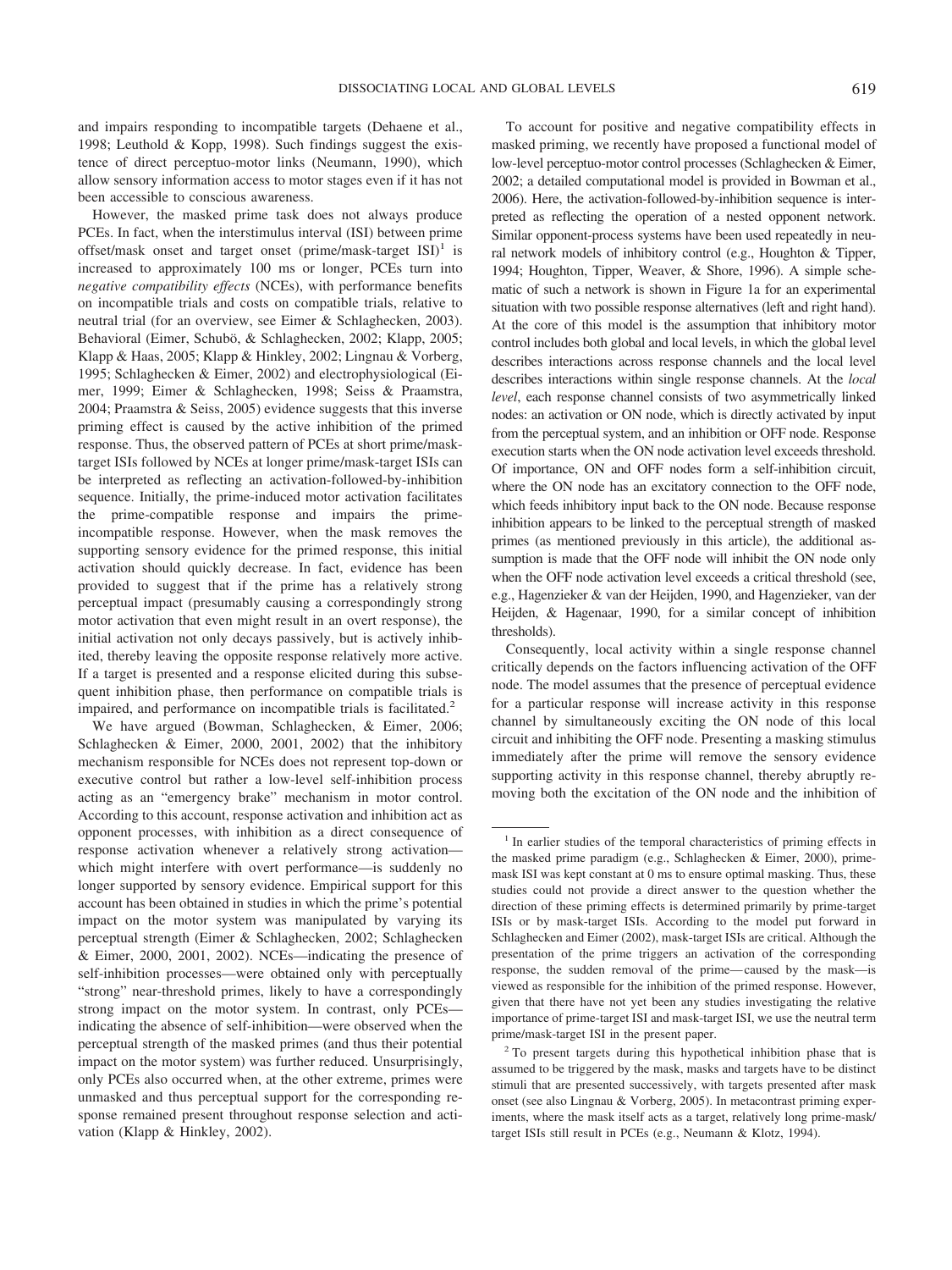

*Figure 1.* (a) A schematic model of global and local levels of low-level motor control in a standard situation with only two response alternatives (left hand or right hand). Black: motor system; gray: perceptual system. Excitatory connections (increasing activation levels of the target structure) are indicated by solid lines and plus signs; inhibitory connections (decreasing activation levels of the target structure) are indicated by dotted lines and minus signs. Starburst-signs indicate output thresholds. (b) The same system with four response alternatives (leftward, rightward, upward, or downward movement). For greater clarity, the perceptual system component and hand symbols have been omitted from this figure.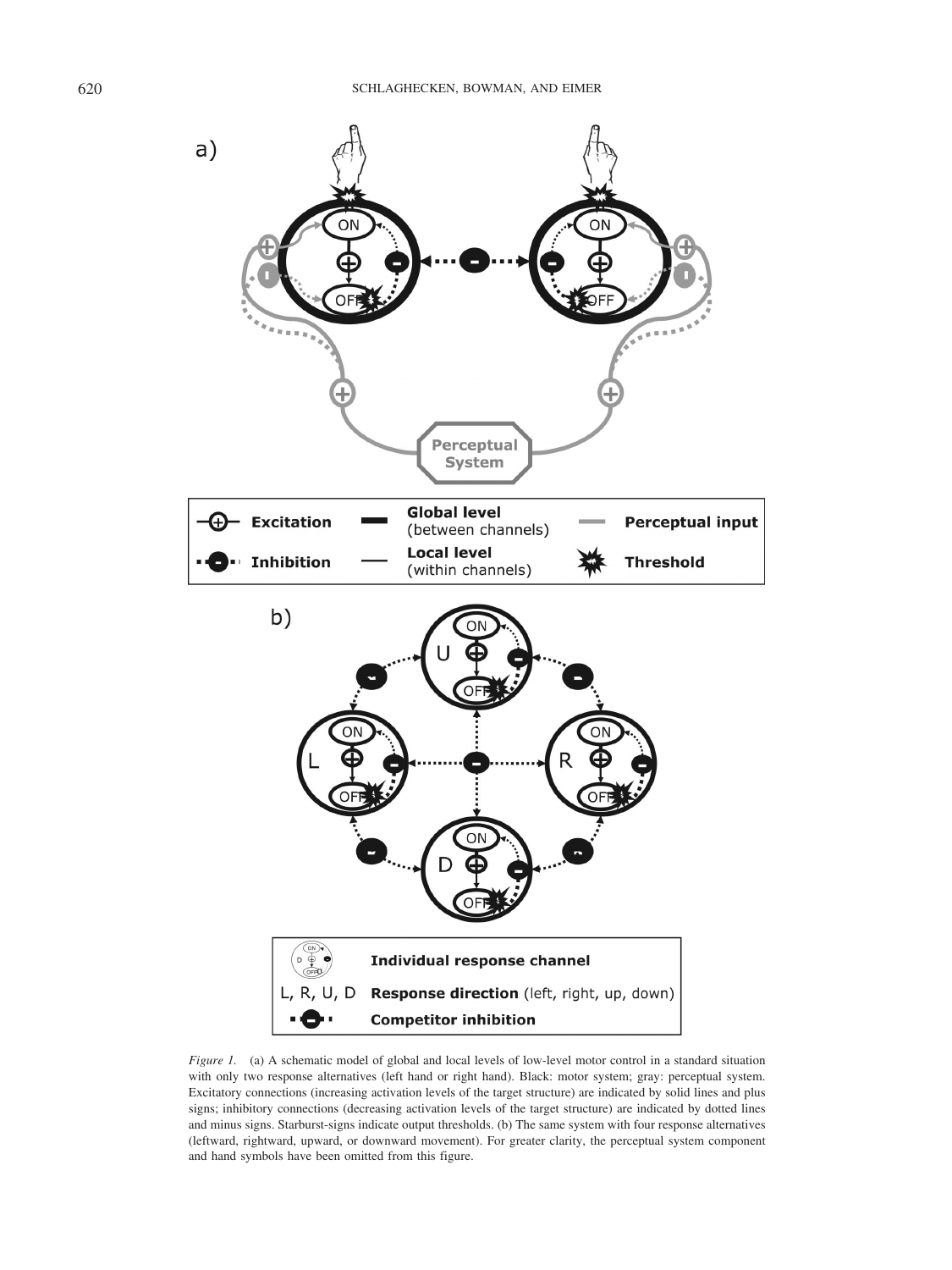

*Figure 2.* Summary of Local-Level and Global-Level Effects in Masked Priming With Short (0 ms) and Long (150 ms) Prime/Mask-Target Interstimulus Interval (ISI). White cells  $=$  pure local-level effects; dark gray cells  $=$  pure global-level effects; light gray cells  $=$  mixed global/local-level effects. Behavioral benefits are printed in bold, behavioral costs with underlines. Note that although behavioral costs and benefits are symmetrical for response times (RTs) and error rates, the levels that generate these effects are different.

the OFF node.<sup>3</sup> However, ON node activation will not decrease immediately to its resting level (if this were the case, no inhibition process would be necessary), but will decrease gradually after excitatory input is removed (e.g., Feng, Hall, & Gooler, 1990; Rolls, Tovée, & Panzeri, 1999). This means that for a short time, the OFF node will be released from inhibitory perceptual input while still receiving excitatory input from the ON node. If this excitation is sufficiently strong (because of high ON node activation levels), it is likely to cause above-threshold OFF node activation, which then inhibits its corresponding ON node (i.e., selfinhibition of the initially primed response channel). In contrast, if the excitatory input is only weak (because of low ON node activation levels with weak perceptual stimulation), activation of the OFF node is likely to remain below threshold, and no selfinhibition will occur. Of course, if excitatory input to the OFF node remains counterbalanced by inhibitory input from sustained perceptual stimulation (i.e., with unmasked stimuli), OFF node activation also will remain below threshold.

At the *global level*, competing response channels are linked symmetrically by reciprocal inhibitory connections, so that increased activation in one response channel results in a corresponding decrease of activation in the alternative response channel. This intuitively plausible concept of reciprocal inhibitory links between competing response alternatives (competitor inhibition) recently has gained additional experimental support. A series of studies using a variety of physiological measures has demonstrated that as activation levels in one response channel increase, activation levels in the alternative channel decrease correspondingly (for a review, see Burle, Vidal, Tandonnet, & Hasbroucq, 2004). A crucial assumption within the present model is that when inhibitory links between response alternatives are not activated (i.e., when one response channel fails to inhibit its competitor), alternative channels will become disinhibited and will be able to reach abovebaseline activation levels even without additional sensory input. Such disinhibition or postinhibitory rebound effects frequently are observed with reciprocally linked neurons (e.g., Calabrese, 1995; Perkel & Mulloney, 1974), and have been described in some detail for primate basal ganglia-thalamo-cortical motor control circuits (e.g., Berns & Sejnowski, 1996; Chevalier & Deniau, 1990; Destexhe & Sejnowski, 1997). Thus, although at the local level, the system's performance critically depends on factors influencing activation levels of one particular OFF node, at the global level it depends on factors influencing the relative activation levels of potentially competing alternative response channels.

Although the distinction between local and global levels of inhibitory control is central to the functional model shown in Figure 1a, previous studies of masked priming have focused primarily on local level processes and have not yet explicitly investigated competitive interactions between response channels at the global level.4 However, as illustrated in Figure 2, local control mechanisms are insufficient to fully explain the overall pattern of effects obtained in many of these studies. Consider first PCEs that are observed when prime/mask-target ISIs are short (0 ms ISI in Figure 2). Here, performance benefits on compatible trials (shorter reaction times, reduced error rates) can be explained by local

<sup>&</sup>lt;sup>3</sup> In the model described in Bowman et al. (2006), OFF nodes are isolated from perceptual input, and masks directly affect ON node activity instead. This is functionally equivalent to the model described here: in both cases, successful masking of the prime results in an imbalance of the local self-inhibition circuit, which allows the OFF node to reach threshold activation levels and thus to inhibit its corresponding ON node. For the present purposes, depicting this mechanism as described above represents a simple way to conceptualize the relationship between perceptual evidence for a given response and activation levels within the corresponding response channel.

<sup>&</sup>lt;sup>4</sup> An exception is a recent study by Praamstra and Seiss (2005), providing electrophysiological evidence that in a masked prime task, activation of one response channel is accompanied by simultaneous inhibition of the opposite response channel. However, this study focused exclusively on activity within the primary motor cortex. Although there is reason to believe that competing motor responses have reciprocal inhibitory connections at the level of the motor cortex, it seems likely that the activation and inhibition processes studied in the context of the masked prime task are generated at earlier—presumably subcortical—stages, and that the corresponding motor cortical activation patterns only reflect these earlier processes (Schlaghecken et al., 2003).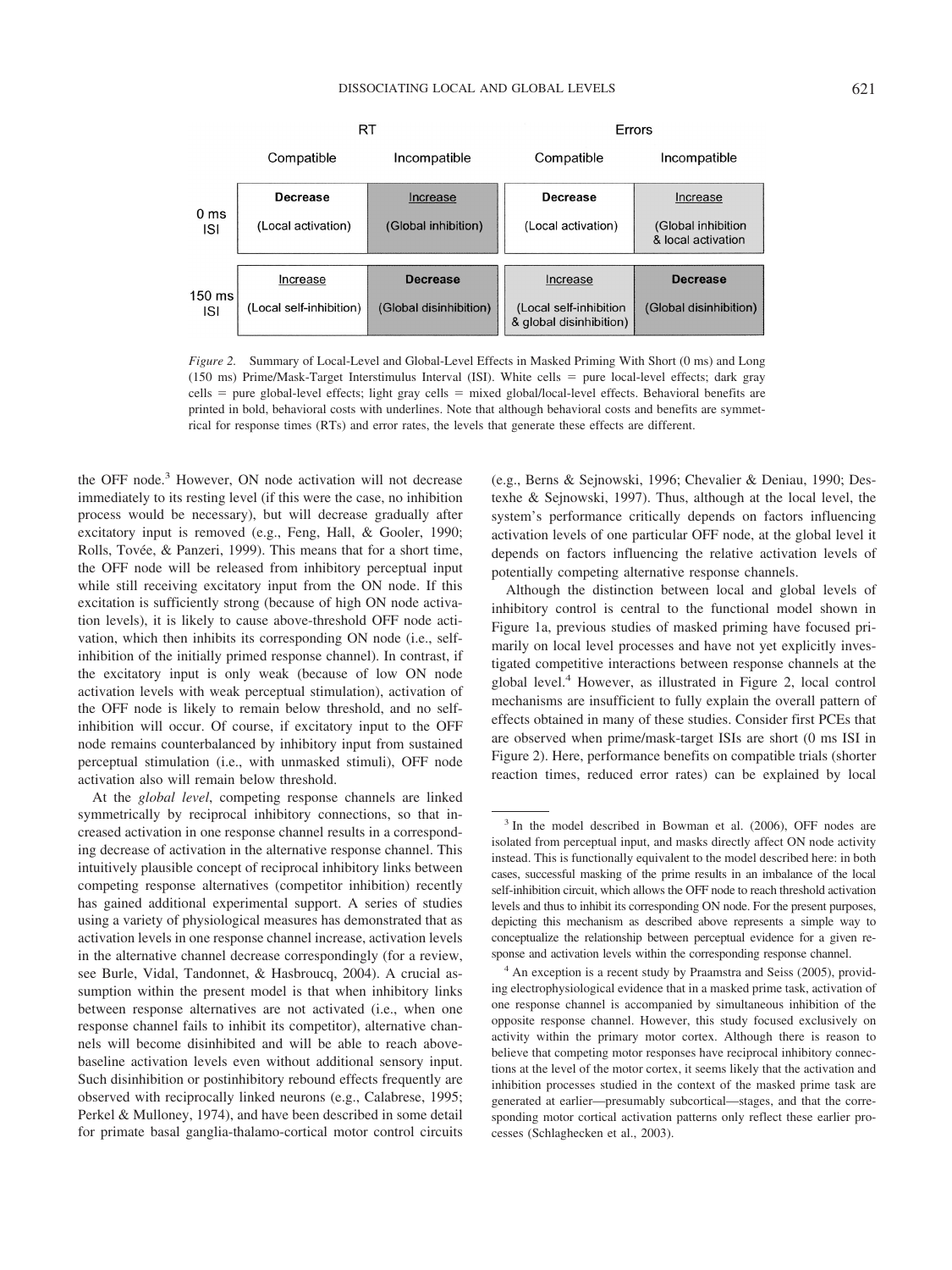prime-induced response activations within response channels. In contrast, performance costs on incompatible trials are likely to result from both local-level activation of the primed response and global-level inhibition of competing response channels. The inhibition of the competing response reduces its activation level, thus making its execution less likely and increasing reaction times (RTs) when it has to be executed. At the same time, local-level activation has made the execution of the primed response more likely, which will be reflected by a higher percentage of incorrect (prime-compatible) responses on incompatible trials. Next, consider the condition in which prime/mask-target ISIs are longer and NCEs typically are observed (150 ms ISI in Figure 2). Here, the situation is reversed, as local self-inhibition of the primed response reduces its activation level, making its execution less likely and increasing RTs when it has to be executed on compatible trials. At the same time, global-level disinhibition of the alternative response channel has made it more likely that this response is executed, which will decrease RTs and error rates on incompatible trials and increase the percentage of incorrect (prime-incompatible) responses on compatible trials. A similar argument has been put forward by Verleger, Jaskowski, Aydemir, van der Lubbe, and Groen (2004), who suggest that behavioral benefits for incompatible trials reflect a mechanism of "balanced competition" (i.e., at the global level), whereas costs on compatible trials reflect genuine inhibition (i.e., at the local level).

The aim of the present study was to obtain experimental evidence in support of these assumptions. One important implication of the model's architecture is that global and local levels should differ with respect to their sensitivity to variations of task set, such as manipulations of the number of response alternatives in a choice reaction time task. Primed response activation and subsequent self-inhibition are modeled as strictly local processes, which operate within specific response channels. These processes should therefore be entirely "blind" to any factors beyond the level of individual channels. In contrast, interactions between response channels at the global level should be sensitive to variations in the number of alternative responses: To the extent that competitor inhibition and disinhibition operate via distributed reciprocal inhibitory links between all potentially task-relevant response channels, increasing the number of response alternatives involved in a task set will have direct consequences for such global interactions. Figure 1b illustrates this for a task in which the number of response alternatives has been increased from two to four. Because each response in a task set competes with all other responses, the total number of inhibitory links increases from 2 to 12, as each response channel now receives inhibitory input from three competitors.

If the performance costs and benefits observed in previous masked prime studies are produced at different levels of motor control (global vs. local), then altering the number of response alternatives—and thus manipulating global, but not local levels should have asymmetrical effects on those costs and benefits. This should be particularly the case for RTs, which (unlike error rates, see Figure 2) are assumed to be influenced purely by either the local or the global level. These predictions were tested in two experiments, which used standard masked prime procedures, except for the fact that the number of alternative responses (two vs. four) was varied across blocks. In Experiment 1, the interval separating primes and targets was 0 ms (i.e., targets were presented at the same time as the mask), which was expected to result in RT benefits (reflecting local response facilitation without subsequent inhibition) for compatible trials, and RT costs (reflecting the effects of global competitor inhibition) for incompatible trials. According to the model outlined in Figure 1, increasing the number of response alternatives should affect globally produced costs but should have no impact on (local) benefits. In Experiment 2, the interval separating primes and targets was increased to 150 ms, which should result in RT costs (reflecting local response inhibition) for compatible trials and RT benefits (reflecting the effects of global competitor disinhibition) for incompatible trials. Here, the model's predictions are exactly opposite to the predictions for Experiment 1: Increasing the number of response alternatives should now affect globally produced benefits but not (local) costs.

It is important to note that our activation-followed-by-inhibition framework represents just one possible account of PCEs and NCEs observed in masked prime experiments and that important alternative theoretical interpretations have been put forward recently. In particular, Verleger et al., (2004) have attributed the NCE to specific perceptual interactions of primes and masks, whereas Lleras and Enns (2004) have attributed it to the updating of object representations, including their perceptuo-motor links. In either case, the NCE is regarded as reflecting a sequence of initial activation of the prime-related perceptuo-motor representation followed by subsequent activation of the opposite perceptuo-motor representation, without invoking any response inhibition processes. The implications of such alternative accounts for the interpretation of behavioral costs and benefits produced by masked priming, and of the effects of the number of alternative responses, will be addressed in detail in the General Discussion.

# Experiment 1

This experiment investigated the impact of manipulating the number of response alternatives on the costs and benefits obtained for compatible and incompatible relative to neutral trials when primes and targets followed each other immediately. Under such conditions, RT benefits for compatible trials (indicative of primed response activation at the local level without subsequent inhibition) and RT costs for incompatible trials (caused by global inhibition of competing responses) of similar size previously have been observed in a task with two response alternatives (e.g., Aron et al., 2003).

The present model predicts that increasing the number of response alternatives should not affect benefits for compatible relative to neutral trials because these benefits result directly from the (local) activation of the response channel corresponding to the prime. In contrast, the costs observed for incompatible relative to neutral trials are assumed to reflect the inhibition of competing responses, which is mediated by (global) inhibitory links. Thus, the size of these costs should be influenced by the number of response alternatives. With only two response alternatives, the primed activation of one response channel will strongly inhibit the only other response channel, resulting in performance costs when this response has to be executed. With four response alternatives, each channel receives lateral inhibitory input from three competitors (see Figure 1b). Activation of the primed response channel will increase the inhibition this channel exerts on its competitors, thus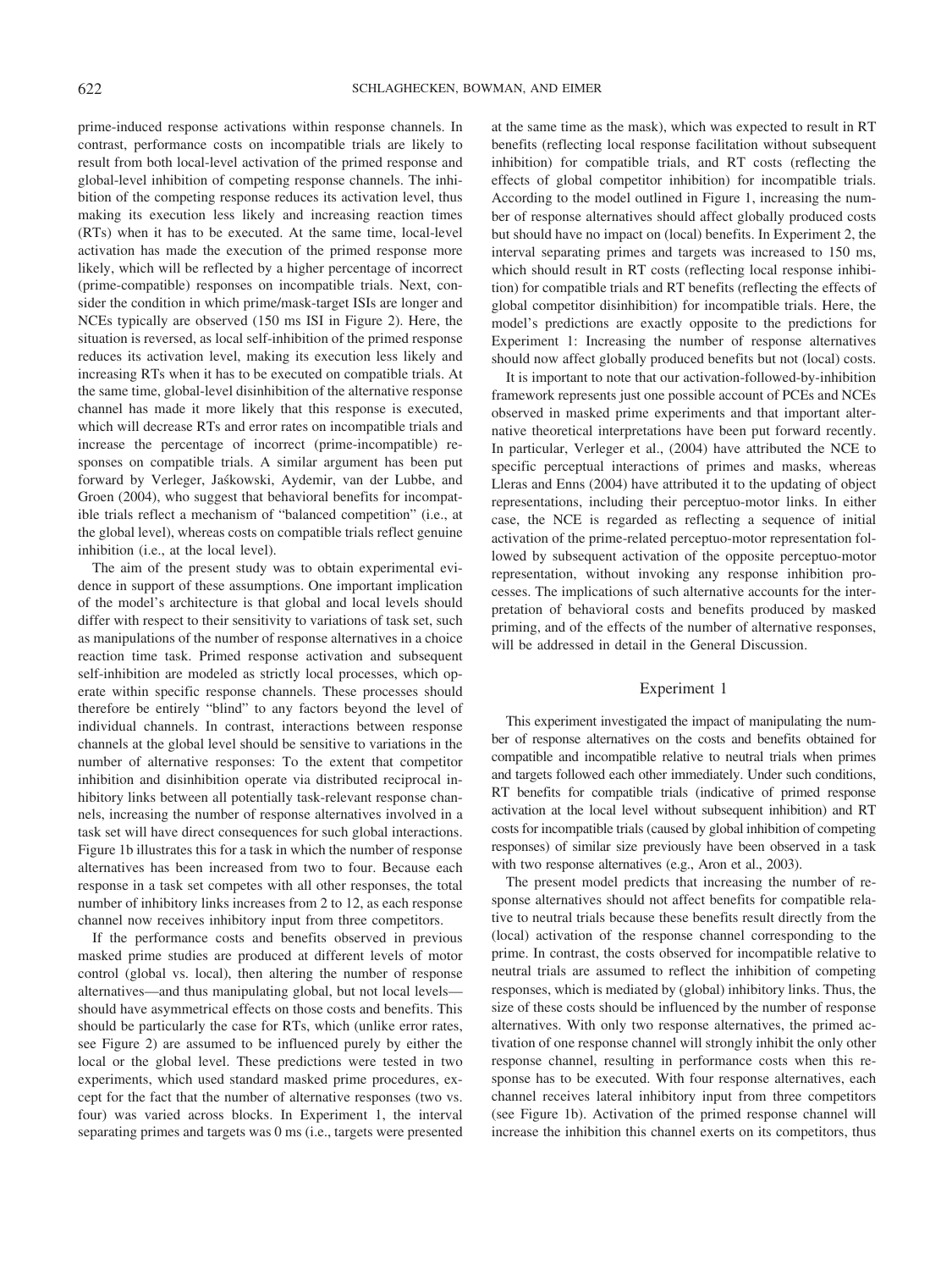reducing their activation levels. However, this implies that these channels will now be less able to inhibit each other.

Consequently, any decrease in their activation levels (as the result of stronger inhibitory signals from the primed response channel) should be partly counteracted by reduced inhibitory input from the other two nonprimed channels. In other words, the average strength of the total inhibitory input received by a nonprimed response channel should be reduced with four as compared with two response alternatives. As a result, the RT costs observed on incompatible trials should be smaller with four response alternatives. Furthermore, error rate benefits on compatible trials should show the same pattern as RT benefits because they similarly result from local-level processes only. In contrast, error rate costs on incompatible trials might be less affected than RT costs, because they are assumed to reflect both local- and global-level processes (see Figure 2).

# *Method*

*Participants.* Twenty volunteers (three men), aged 18-38 years (mean age, 23.0 years), participated in the experiment for either course credit or payment of £5. According to self-report, all but four participants were right-handed, and all had normal or corrected-to-normal vision. Two participants, who produced exceptionally high error rates or RTs (more than two standard deviations above the mean) were replaced.

*Stimuli and apparatus.* Left-pointing, right-pointing, upward-pointing, and downward-pointing double arrow heads, subtending a visual angle of approximately  $0.9^{\circ} \times 0.3^{\circ}$ , served as primes and targets, and a + sign served as neutral prime (Figure 3). Masking stimuli were constructed on the basis of a  $6 \times 5$  matrix, randomly filled with overlapping horizontal, vertical, and oblique lines of different length  $(0.06^{\circ}$  to  $0.3^{\circ}$ ; width  $0.06^{\circ}$ ), resulting in a roughly rectangular array of about  $1.4^{\circ} \times 0.9^{\circ}$ . To minimize the possibility that the masks share identical features with primes and targets (see Lleras & Enns, 2004; Verleger et al., 2004), none of the lines used to construct the masking stimuli was tilted at the same angle as the lines making up the prime and target arrows. On each trial, a new random mask was created to avoid perceptual learning of the mask, which could result in an increased ability to ignore the mask and a correspondingly increased ability to consciously perceive the prime (Schubö, Schlaghecken, & Meinecke, 2001). With this type of mask and procedure, prime visibility has been shown to be drastically reduced, with prime identification performance in forced choice staircase procedures reaching above-chance levels only when prime duration was prolonged to 50 ms and more (e.g., Eimer & Schlaghecken, 2002).

*Procedure.* Participants were seated at a table in a dimly lit chamber, in front of a computer screen at a distance of 100 cm. A computer keyboard was placed on the table in front of them. Participants were instructed to



*Figure 3.* General experimental design: complete list of all trial types, and trial composition of the three tasks. Each of the four vertical boxes depicts all possible priming conditions (compatible, incompatible, neutral, and two unrelated conditions) for one of the four target types (right target, left target, up target, and down target). In the two-alternative choice tasks (2ACTs), only trials from either the two left-hand boxes (right target and left target) or the two right-hand boxes (up target and down target) were presented within a given experimental block. In the four-alternative choice task (4ACT), all trials from all four boxes were presented in each experimental block. Note that regardless of the number of response alternatives, each experimental block contained all primes and, consequently, all five types of prime-target relationships. Further note that in the 4ACT condition, "unrelated" trials were incompatible in that the prime indicate a different response from the target. However, as the status of these trials differed between 2ACT and 4ACT blocks, they were not included in the analysis.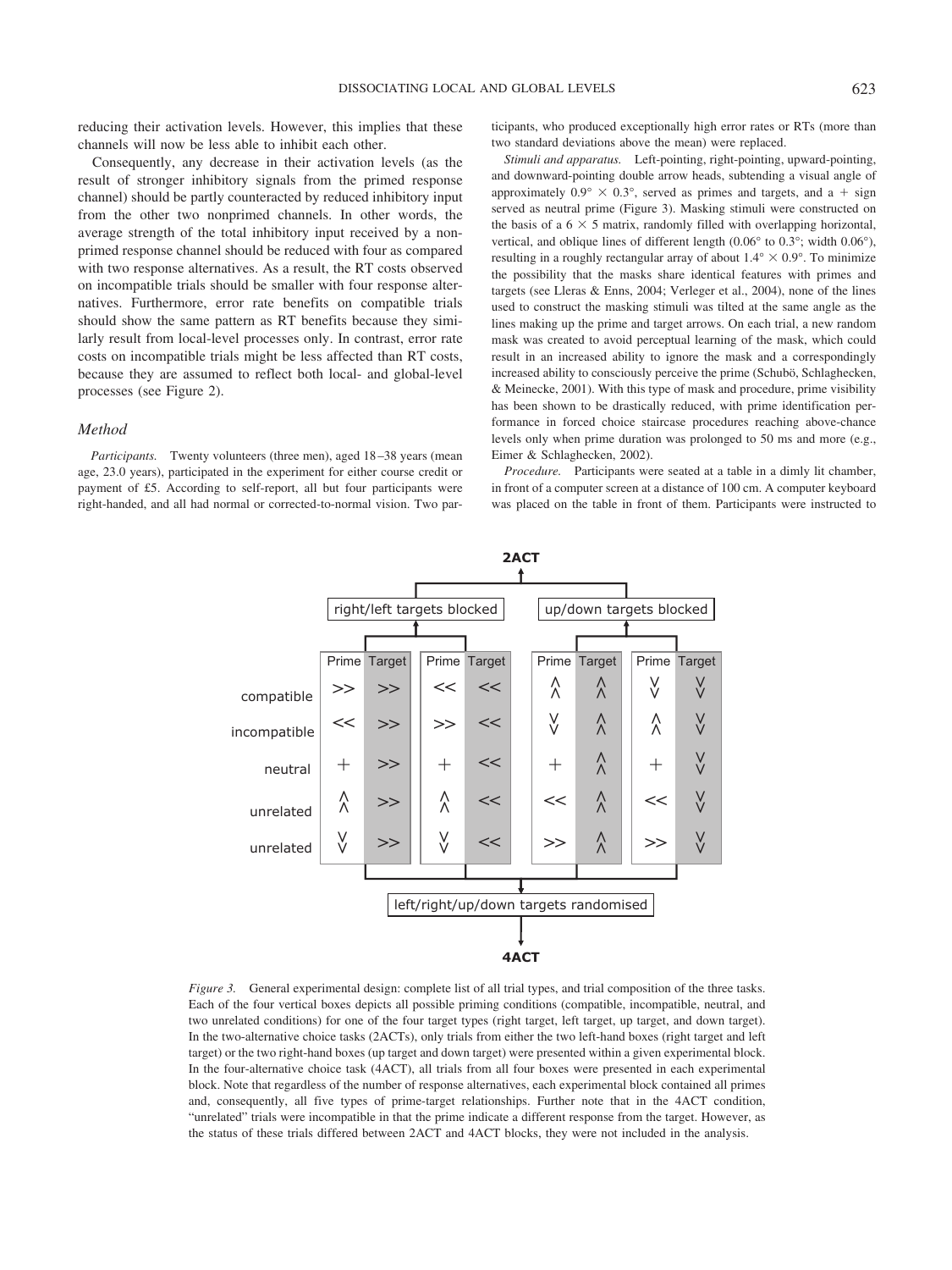maintain central eye fixation. Responses were given with the right middle finger on the right-side number pad of the keyboard. At the beginning of the trial, the finger rested on the central *5* key. In response to each arrow target, a spatially compatible movement had to be executed as fast and accurate as possible, that is, an upward movement (to the *8* key) in response to an upward-pointing arrow, a downward movement (to the *2* key) in response to a downward-pointing arrow, and a left- or right-going movement (to the 4 or the 6 key) in response to left- or rightward-pointing arrows, respectively. The necessity to return to the central key at the end of each trial was particularly stressed during instruction, and was practiced at the beginning of the experiment under the supervision of the experimenter.

The experiment consisted of two parts, which differed with respect to the number of different targets presented within a given block (two vs. four) but were identical in all other respects of stimulus presentation. In particular, all five different primes (left, right, up, down, and neutral) were presented in each block. In the first part (two-alternative choice task, 2ACT), targets within a given block were all from the same spatial dimension, that is, either all horizontal (left/right) or all vertical (up/down). Each of the two targets was presented randomly and with equal probability in each block. Participants performed 3 blocks of 80 trials each for each spatial dimension. Half of the participants started with three horizontal blocks followed by three vertical blocks; for the other half, this sequence was reversed. At the end of this part, participants were given a short rest period. In the second part (four-alternative choice task, 4ACT), consisting of 10 blocks (80 trials each), all four targets (left, right, up and down) were presented randomly and with equal probability in each block. Each part started with a 100-trial practice phase.<sup>5</sup> An overview of all 20 possible prime-target combinations (5 primes  $\times$  4 targets) and their distribution across conditions is provided in Figure 3.

Each trial consisted of a prime (16.7-ms duration), immediately followed by mask and simultaneously presented target (100 ms). Targets consisted of two identical double arrows, presented randomly and with equal probability either directly above or below the mask or directly left and right of the mask. The intertrial interval (ITI) was 1300 ms (Figure 4). Trials were termed compatible when prime and target arrows pointed in the same direction and incompatible when they pointed in opposite directions. On neutral trials, the prime was  $a + sign$ , which had no response assignment and never occurred as a target. To make primes completely uninformative with respect to the upcoming target, we included two types of "unrelated" prime/target trials, where prime and target were from different spatial dimensions (e.g., left prime with up target, right prime with up target, and correspondingly two unrelated trials for each of the other three targets). These five conditions (compatible, neutral, incompatible, unrelated1, and unrelated2) were equiprobable and randomized within each block and were used in both the 2ACT and the 4ACT part of the experiment. Therefore, 2ACT and 4ACT conditions only differed with respect to target presentation but were identical with respect to prime presentation (cf. Figure 3).

*Data analysis.* No data trimming procedure was used. Because primes on "unrelated" trials were response relevant in 4ACT blocks but not in 2ACT blocks, these trials were not fully equivalent across conditions and therefore were not formally analyzed. For compatible, neutral, and incompatible trials, repeated measures analyses of variance were computed on mean correct RTs and error rates for the factors Alternatives (2ACT, 4ACT) and Compatibility (Compatible, Neutral, Incompatible). Greenhouse-Geisser adjustments to the degrees of freedom were performed where appropriate (indicated in the results section by  $\varepsilon$ ), and corrected  $p$  values are reported. Follow-up directional analyses of costs and benefits were conducted with one-tailed *t* tests.

#### *Results*

Figure 5 shows response times and error rates obtained for compatible, neutral, and incompatible trials in the 2ACT and 4ACT conditions. Error rates were higher in the 2ACT condition  $(6.2\%$  on average) than in the 4ACT condition  $(4.1\%), F(1, 19) =$ 8.18,  $p = .010$ .<sup>6</sup> Errors were more frequent on incompatible trials  $(6.1\%)$  than on neutral and compatible trials  $(4.8\%$  and  $4.3\%$ , respectively),  $F(2, 38) = 10.12$ ,  $p = .001$ ,  $\varepsilon = .806$ , but there was no interaction between Alternatives and Compatibility,  $F < 1$ . Because this might have been the result of a floor-effect of low error rates in the second experimental half, error data were reanalyzed taking only participants with an error rate of 5% or more in the 4ACT task into account  $(n = 7)$ . For these participants, error rates in the 4ACT task compared to the 2ACT task showed a numerical effect in the expected direction, because costs were slightly reduced (by 1.3%), whereas benefits remained unaffected. However, this difference failed to result in a significant Alternatives by Compatibility interaction,  $F < 1$ .

RTs were less than 3 ms longer in the 4ACT condition than in the 2ACT condition  $(F \leq 1)$ , indicating that the extensive practice had been successful. A positive compatibility effect on RTs, *F*(2,  $38 = 32.46$ ,  $p < .001$ ,  $\varepsilon = .803$ , was modified by the number of response alternatives, reflected in a Compatibility  $\times$  Alternatives interaction,  $F(2, 38) = 3.77$ ,  $p = .034$ ,  $\varepsilon = .955$ . Figure 5 shows that RTs were shorter on compatible than on neutral trials (behavioral benefits) and longer on incompatible than on neutral trials (behavioral costs). However, whereas benefits were indistinguishable between the two conditions,  $t(19) < 0.02$ , costs were significantly reduced in the 4ACT condition compared with the 2ACT condition,  $t(19) = 2.3$ ,  $p = .016$ . Two additional *t* tests, comparing neutral trials with compatible trials and incompatible trials, respectively, confirmed that both costs and benefits were significant in both conditions (2ACT: benefits 9.4 ms, costs 14.2 ms; 4ACT: 9.3 ms and 4.6 ms, respectively; all  $t s(19) > 2.5$ , all  $p$  values  $\leq .012$ ).

# *Discussion*

The results of Experiment 1 are in line with the predictions derived from the functional model of perceptuo-motor control shown in Figure 1. RT benefits and costs of masked priming were of equal size when there were only two response alternatives. Increasing the number of response alternatives to four left the benefits for compatible trials entirely unaffected, as would be expected if these benefits were caused by a strictly local process of

 $<sup>5</sup>$  Unlike the subsequent self-inhibition phase studied in Experiment 2,</sup> the initial prime activation phase is transient and turns into self-inhibition if overt responses are not executed quickly (e.g., Eimer, 1999). Extensive practice was therefore given to avoid long overall reaction times, and in particular to avoid an additional RT lengthening in the 4ACT compared with the 2ACT condition, which otherwise would compromise any interpretation of effects.

<sup>6</sup> This unexpected decrease in error rates is most likely due to the extensive practice given before the 4ACT task. Note that the relevant S-R mappings (left/right and up/down) had already been used throughout the first half of the experiment. Thus, during the first few practice trials, participants tended to responded much slower, but not to make more errors, than during the preceding 2ACT trials. As practice progressed, both RTs and error rates decreased, until RTs became comparable with those in the 2ACT task—and error rates, correspondingly, became considerably less than in the 2ACT task.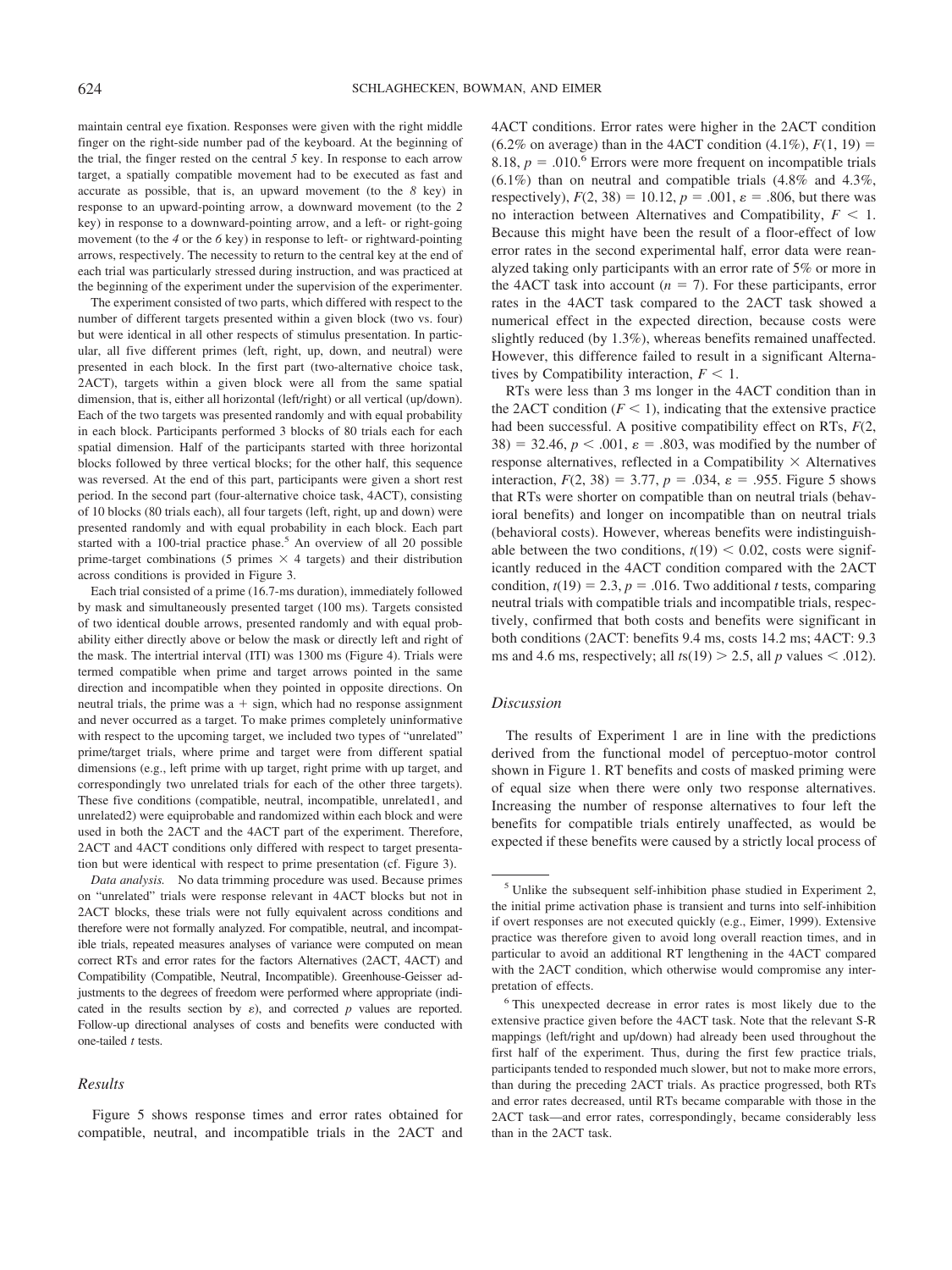

*Figure 4.* Trial structure in Experiment 1 (interstimulus interval [ISI] = 0 ms) and Experiment 2 (ISI = 150) ms). The two examples depict compatible trials.

primed response activation, independent of any changes in task set. In contrast, RT costs on incompatible trials were markedly reduced (albeit still significant) with four response alternatives relative to two response alternatives.



*Figure 5.* Results of Experiment 1: Reaction times (RTs, line graphs) and error rates (bar graphs) in compatible, neutral, and incompatible trials under two-alternative choice task (2ACT) conditions (black circles, black bars) and under four-alternative choice task (4ACT) conditions (white diamonds, white bars).

This result fits with the hypothesis that these costs result from competitive interactions between response channels at the global level. Primed activation of one response channel increases this channel's inhibitory influence on its competitors. When there is only one competing response, this channel will become strongly inhibited, resulting in behavioral costs on incompatible trials (i.e., on trials requiring the execution of this inhibited response). With four response alternatives, increasing the inhibitory input from the primed response channel to its three competitors will still reduce activation within these response channels. However, this is at least partly compensated by the corresponding reduction in the lateral inhibition between these three channels, resulting in an average inhibitory input to each nonprimed channel that is smaller with four than with two response alternatives. Consequently, the RT costs on incompatible trials should be smaller with four as compared with two response alternatives, which was exactly what was observed.

One might argue that the present results simply indicate that the capacity of a response channel to inhibit its competitors is limited, such that with larger numbers of response alternatives, each competing channel will receive a correspondingly smaller proportion of inhibitory input from the primed channel. Although this interpretation is equally consistent with the local/global model of low-level motor control, it seems less plausible than the "interacting inhibition" account outlined previously in this article: in general, the strength of lateral competitor inhibition is assumed to depend only on two factors (e.g., Arbuthnott, 1995), the activation level of the inhibiting node, and the degree of relatedness between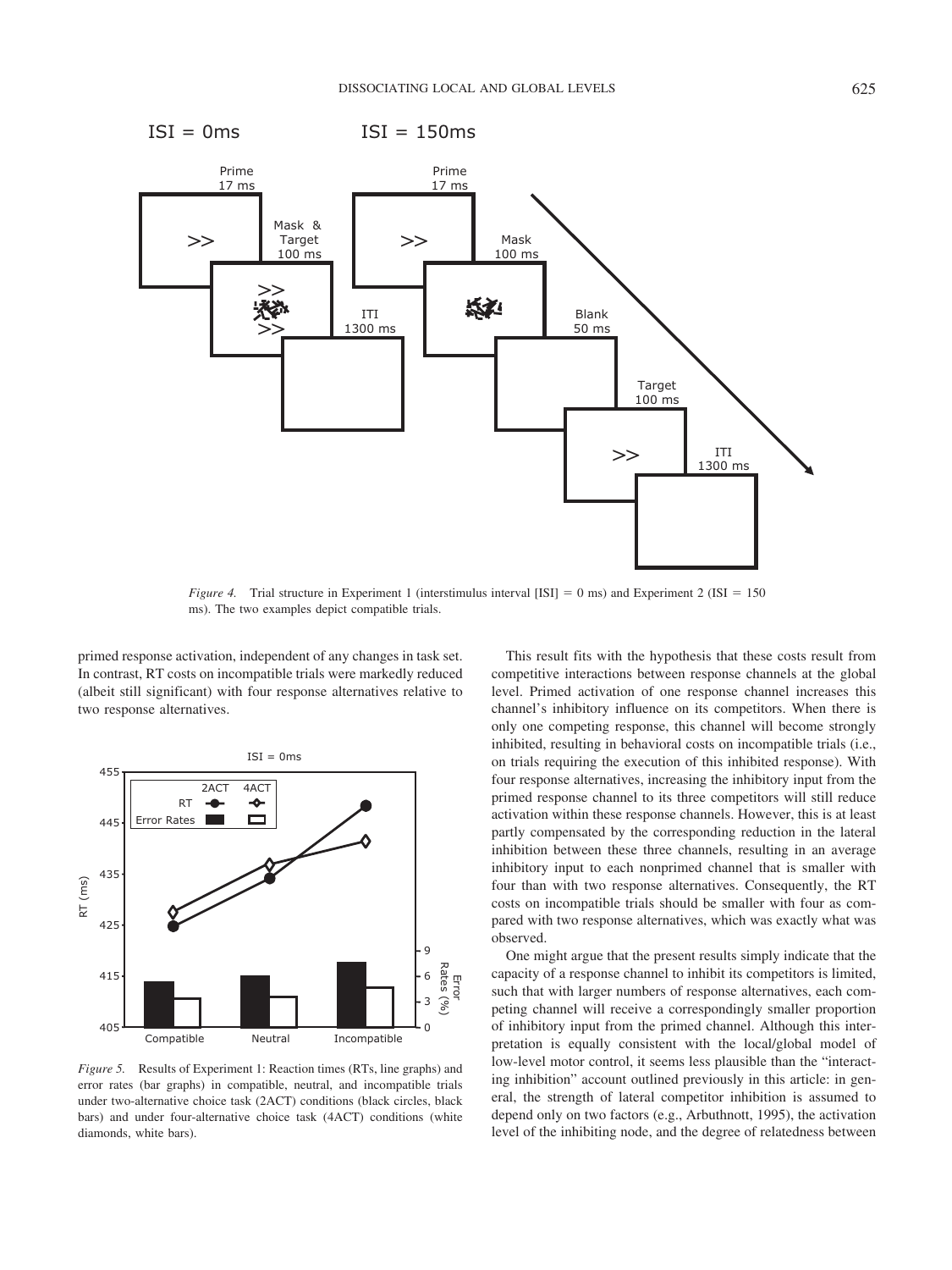inhibiting and inhibited node—it is not assumed to depend on the number of competing nodes.

#### Experiment 2

Experiment 2 was similar to Experiment 1 (with exceptions as outlined herein) but with a prime/mask-target ISI of 150 ms, which was expected to result in NCEs on performance. According to the model shown in Figure 1, RT costs for compatible relative to neutral trials should be unaffected by the number of response alternatives because they result directly from the (local) selfinhibition of a primed response. In contrast, benefits observed for incompatible relative to neutral trials should become smaller when the number of response alternatives is increased. These benefits are assumed to result from the disinhibition of competing response channel(s), which is mediated by the global-level inhibitory links between task-relevant response alternatives. With only two response alternatives, self-inhibition of the primed response results in disinhibition of the only competing response, allowing it to reach substantial activation levels. This is reflected in performance benefits when this response has to be executed on incompatible trials. With four response alternatives, self-inhibition of the primed response channel will still remove the inhibition this channel exerts on its competitors. However, this will not remove the reciprocal inhibition these three nonprimed channels exert on each other (cf. Figure 1b). Because of this continued reciprocal inhibition, each of these three channels can be expected to remain at a relatively low activation level even after the primed response channel is inhibited. As a result, performance benefits on incompatible trials should be small or possibly even completely absent.

#### *Method*

*Participants.* Twenty volunteers (four men) from the departmental subject panel, aged  $18-47$  years (mean age, 24.7 years), participated in the experiment for course credit. According to self-report, all but two participants were right-handed, and all had normal or corrected-to-normal vision. *Stimuli and apparatus.* These were identical to Experiment 1.

*Procedure.* The procedure in Experiment 2 was identical to Experiment 1 with the following exceptions (see Figure 4). Masks were now followed by a 50-ms blank screen, after which the target was presented, resulting in a prime/mask-target ISI of 150 ms. Targets were not presented near fixation, as in Experiment 1, but at fixation, in the same location as primes and masks. This change was introduced to make the procedure identical to NCE conditions used in almost all previous masked prime experiments. The number of practice trials was reduced to 20, as pilot data had indicated that satisfactory performance levels could be achieved without the need for excessive training.<sup>7</sup>

*Data analysis.* Analysis of data was identical to Experiment 1.

## *Results*

Figure 6 shows reaction times and error rates obtained for compatible, neutral, and incompatible trials in the 2ACT and 4ACT conditions. Error rates were lower in the 4ACT condition  $(2.0\%$  on average) than in the 2ACT condition  $(3.3\%), F(1, 19) =$ 7.15,  $p = .015$ , but there was no significant main effect of compatibility, nor an interaction of Alternatives x Compatibility (both *F* values  $\leq$  2.7, both *p* values  $\geq$  .1).



*Figure 6.* Results of Experiment 2. Reaction times (RTs, line graphs) and error rates (bar graphs) in compatible, neutral, and incompatible trials under two-alternative choice task (2ACT) conditions (black circles, black bars) and under four-alternative choice task (4ACT) conditions (white diamonds, white bars).

RTs were about 11 ms longer in the 4ACT condition than in the 2ACT condition,  $F(1, 19) = 8.55$ ,  $p = .009$ , reflecting the difference in task difficulty. A negative compatibility effect on RTs,  $F(2, 38) = 33.80, p < .001, \varepsilon = .798$ , was found to be modified by the number of response alternatives, reflected in an Alternatives  $\times$  Compatibility interaction,  $F(2, 38) = 6.87$ ,  $p = .003$ ,  $\varepsilon = .942$ . As can be seen from Figure 6, RTs were longer on compatible than on neutral trials (behavioral costs) in both conditions. In contrast, RTs were shorter on incompatible than on neutral trials (behavioral benefits) in the 2ACT condition, but not in the 4ACT condition (compatible, neutral, and incompatible trials: 457 ms, 448 ms, and 439 ms in 2ACT, and 466 ms, 456 ms, and 458 ms in 4ACT, respectively).

Whereas costs were of similar size in the two conditions,  $t(19)$  < 0.5, benefits were significantly reduced in the 4ACT condition compared with the 2ACT condition,  $t(19) = 3.9$ ,  $p <$ .001. Additional *t* tests, comparing compatible with neutral trials and incompatible with neutral trials, confirmed that in the 2ACT condition, both costs and benefits were significant (costs:  $t(19)$  = 3.08,  $p = .003$ ; benefits:  $t(19) = 4.43$ ,  $p < .001$ ). In the 4ACT condition, costs were significant,  $t(19) = 5.59$ ,  $p < .001$ , but there was no indication of any significant benefits for incompatible relative to neutral trials,  $t(19) < 1$ .

#### *Discussion*

The results of Experiment 2 provide further evidence in favor of the model of low-level perceptuo-motor control shown in Figure 1,

<sup>7</sup> Note that under NCE conditions, in contrast to short-ISI PCE conditions, longer RTs do not pose a problem for data interpretation because robust NCEs have been observed even with (a) prime/mask-target ISIs of up to 200 ms (Schlaghecken & Eimer, 2000) and (b) RTs of 500 ms and longer (Eimer, 1999).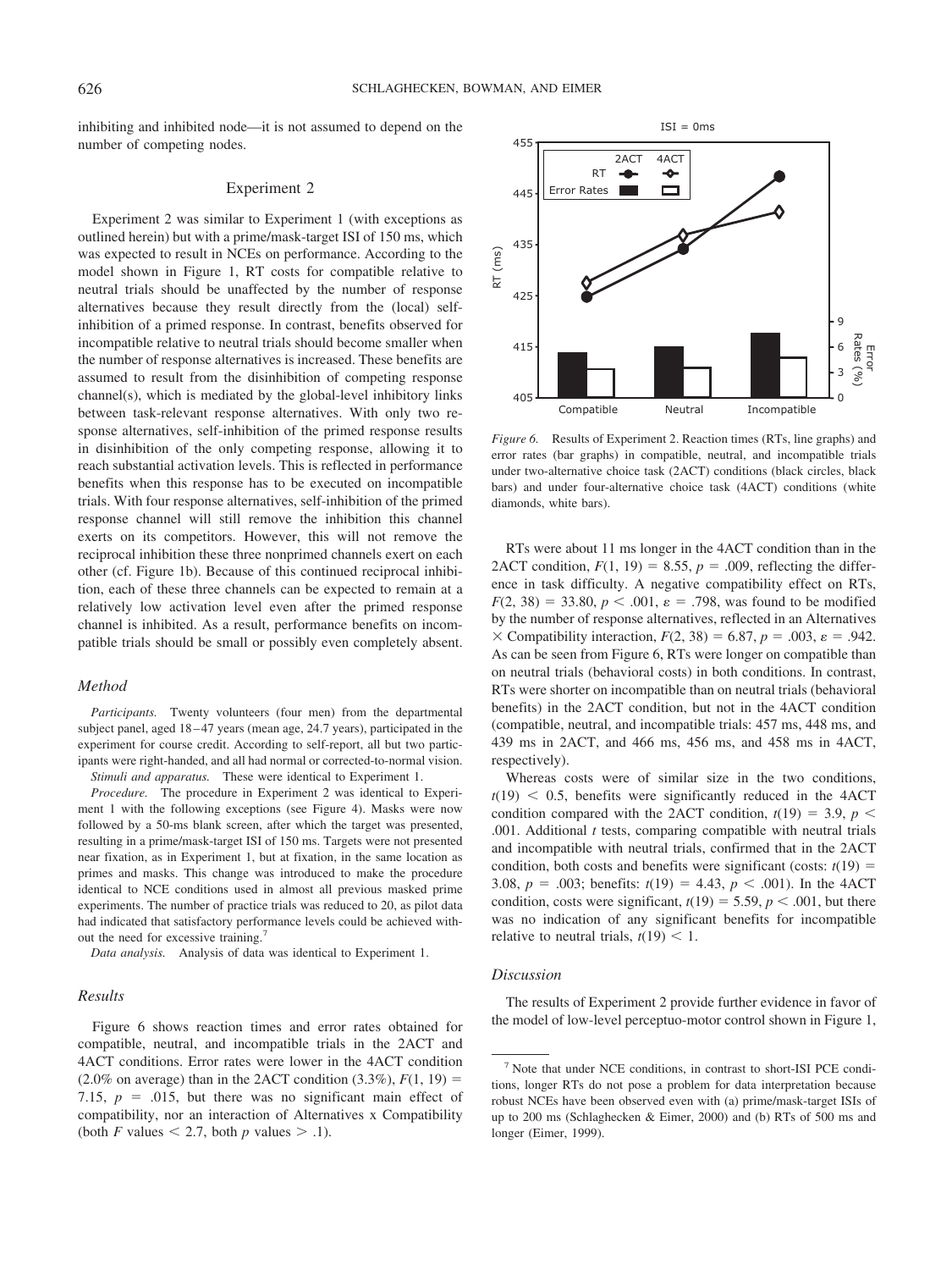and in particular for the core assumption of this model that such control processes operate on separable global and local levels. As in Experiment 1, there were substantial RT benefits and costs of masked primes with only two response alternatives. Increasing the number of response alternatives from two to four left the costs for compatible trials unaffected, as would be expected if these costs were caused by the self-inhibition of primed response activations at a strictly local level. In contrast, RT benefits for incompatible relative to neutral trials were eliminated completely with four response alternatives. This finding is fully in line with the model's assumption that these benefits originate at the global level and thus will be affected by manipulations of task set. With two response alternatives, self-inhibition of the primed response channel eliminates this channel's inhibitory influence on the nonprimed channel. Because there is no sustained inhibitory input from any other channels, RT benefits will be observed for incompatible trials. With four response alternatives, inhibition of the prime response channel still results in disinhibition of the other channels but is counteracted by sustained inhibitory interactions between the three nonprimed channels. As a result, RT benefits on incompatible trials will be reduced or even (as demonstrated by Experiment 2) completely absent.

It has to be noted that Klapp and Hinkley (2002; Exp. 3) reported that NCEs did not differ between a two- and a threealternative choice RT task. However, according to the model discussed here, increasing the number of response alternatives from two to three should have a less pronounced effect than doubling the number of response alternatives to four (in the former case, the number of global inhibitory links increases from two to six; in the latter, it increases to 12). Furthermore, in Klapp and Hinkley's experiment, no neutral trials were included, and the number of response alternatives was varied in a between-subjects design. Therefore, it was not possible to conduct a direct cost/ benefit analysis, and baseline differences in effect size between experimental groups might have further obscured any potential reduction of benefits on incompatible trials. Finally, although Klapp and Hinkley did not report statistically significant differences, there was at least a numerical reduction of the NCE in the 3ACT compared to the 2ACT condition, in line with the findings reported above.

In contrast to the clear-cut costs and benefits observed for RTs in Experiment 2, there were no main effects or interactions involving compatibility on error rates. Even numerically, error rates on compatible trials in the 2ACT condition did not exceed those on neutral trials. The most likely explanation for this unexpected finding is that, similar to Experiment 1, there was a floor effect for error rates. Only 4 of 20 participants had error rates of 5% or more in the 2ACT condition, and only one produced more than 5% errors in the 4ACT condition.

## General Discussion

The aim of the present study was to gain further insights into the mechanisms underlying response priming effects in the masked prime task by testing the hypothesis— derived from our recent functional model of low-level motor control (Schlaghecken & Eimer, 2002; Bowman et al., 2006)—that these effects reflect dissociable local and global processes of low-level motor control. Local processes operate within response channels and are therefore "blind" to any experimental manipulations beyond the level of individual channels. In contrast, global processes operate between response channels and should therefore be affected by manipulations of task set, such as varying the number of alternative responses.

To test these assumptions, we compared the costs and benefits of masked priming in compatible and incompatible relative to neutral trials under conditions in which there were either two or four alternative responses. In addition, prime-target intervals were either short (0 ms; Experiment 1) or long (150 ms; Experiment 2), to produce overall response priming effects of opposite polarity (PCEs vs. NCEs). Previous studies have demonstrated that masked primes trigger an initial activation of their corresponding motor response that is later followed by an inhibition of this primed response tendency (Eimer, 1999; Eimer & Schlaghecken, 1998; Klapp & Hinkley, 2002; Praamstra & Seiss, 2005; Schlaghecken & Eimer, 2000). According to our model, these prime-induced response activation and self-inhibition processes operate strictly locally at the level of individual response channels. Local activation and self-inhibition can account for the presence of RT benefits (with short prime-target intervals) and costs (with longer intervals) for compatible relative to neutral trials. However, these withinchannel processes are insufficient to fully account for the corresponding pattern of error rate effects, and they cannot explain why performance on incompatible trials should be impaired (with short intervals) or facilitated (with longer intervals) when compared with neutral trials. To account for the complete set of priming effects, the model postulates an additional global level where activation in one response channel influences activation levels of competing response channels via lateral inhibitory links.

The two experiments reported here provide supportive evidence for these assumptions. For compatible trials, RT benefits observed under conditions where targets were presented immediately after the primes (Experiment 1) were replaced by RT costs when the prime-target interval was 150 ms (Experiment 2). These effects were completely unaffected by manipulating the number of response alternatives, as would be expected if they were generated at a local within-channel level of motor control. In contrast, the priming effects observed for incompatible trials were strongly modulated by the number of alternative responses. In Experiment 1, RT costs for incompatible relative to neutral trials were substantially smaller (although still statistically significant), with four response alternatives than with just two alternative responses. In Experiment 2, RT benefits for incompatible trials were only present when there were two alternative responses. In contrast, no such benefits were observed when the task set included four possible responses. These results are fully in line with the hypothesis that performance costs and benefits for incompatible trials are generated at a global (between-channel) level, and are therefore affected by the number of alternative responses included in a task set.

Error rates at least numerically followed the expected pattern in Experiment 1, but failed to show any appreciable priming effects in Experiment 2. This result, which differs from most previous masked priming studies, where compatibility effects were usually observed both for RTs and error rates, is most likely attributable to the fact that errors were very rare in both experiments, particularly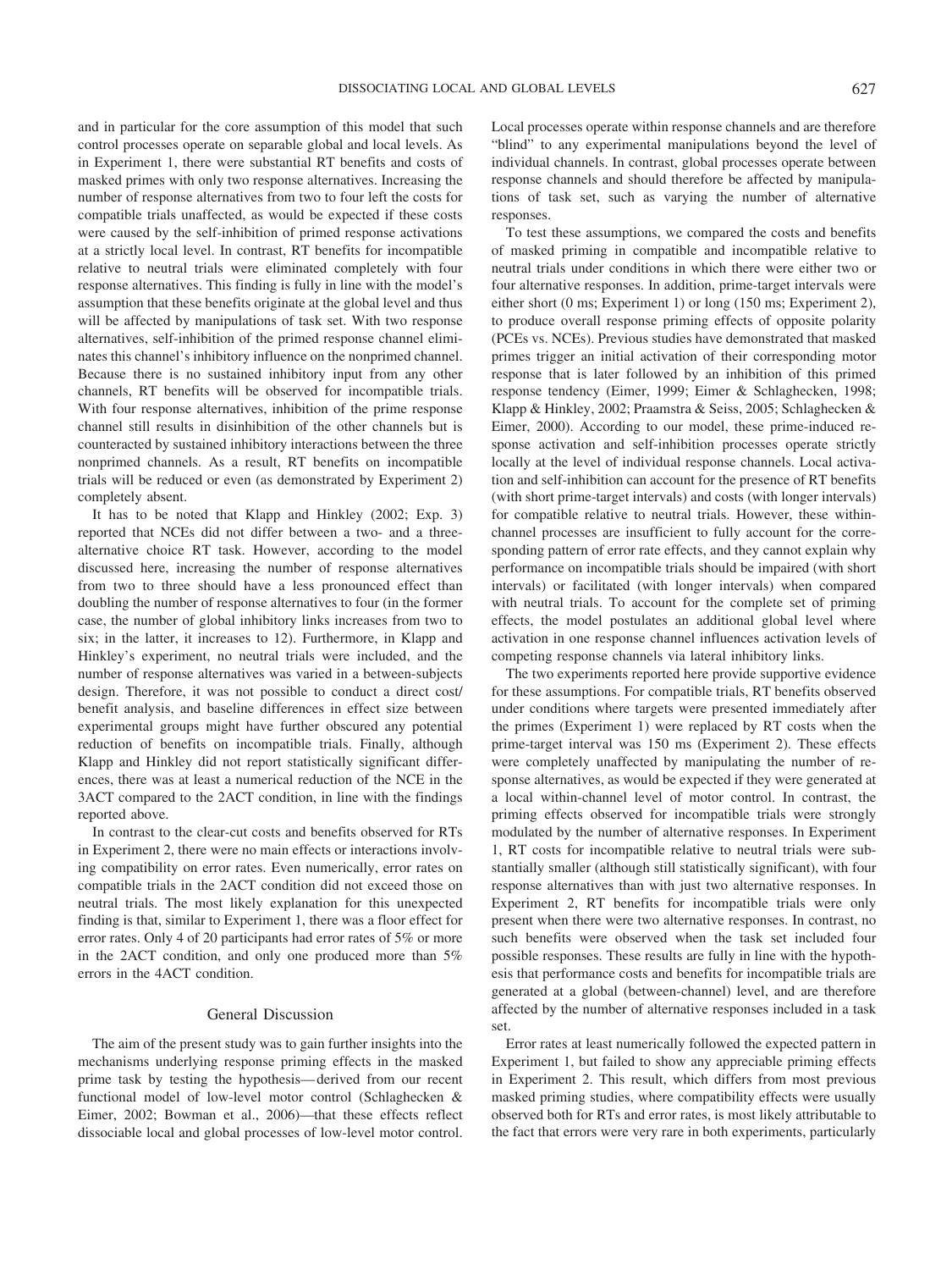in Experiment 2. Overall, the differential impact of the number of response alternatives on the pattern of priming effects observed for compatible and incompatible trials strongly suggests that these effects are produced at different and dissociable levels of motor control, with effects on compatible trials generated at a local (within-channel) level, and effects on incompatible trials at a global (between-channel) level.

However, it should be noted that these levels are not assumed to differ with respect to their sequential (during "earlier" stages of motor processing vs. during "later" stages of motor processing), hierarchical ("low-level" vs. "high-level"), structural ("subcortical" vs. "cortical"), or processing ("automatic" vs. "controlled") characteristics. In contrast, the finding that priming effects on compatible and incompatible trials are already of equal size with a 0 ms prime/mask-target ISI, and that they seem to reverse polarity in parallel, being again of equal (though inverse) size with 150 ms ISIs strongly suggests that these effects reflect closely related, fast acting, and relatively early processes. This is further supported by results from a study comparing masked priming effects before and after prolonged repetitive transcranial magnetic stimulation of the left motor cortex (Schlaghecken et al., 2003). Despite an overall selective slowing of the right (stimulated) hand, priming effects were entirely unaffected. Similar results were obtained in experiments investigating masked priming effects under conditions where response readiness was manipulated by varying between blocks the relative a priori probability of go versus no-go trials, or of trials with targets requiring a left-hand versus right-hand response (Schlaghecken & Eimer, 2001). Although these probability manipulations had a pronounced effect on overall RTs, neither prime-induced costs nor benefits were affected.<sup>8</sup>

Furthermore, the fact that these response priming effects occur in the absence of reliable conscious awareness of the prime stimuli (with prime identification performance at chance level; see Eimer & Schlaghecken, 1998, 2002, 2002; Schlaghecken & Eimer, 1997, 2004) implies that the underlying processes are low level and automatic rather than high level and cognitively controlled (i.e., they are reliably activated by a particular input, without requiring "active control" from the participant). This is supported by evidence from a functional magnetic resonance imaging (fMRI) study of healthy participants (Aron et al., 2003) indicating that the activation and inhibition processes underlying NCE and PCE are mediated by subcortical structures rather than by frontal cortical areas traditionally associated with cognitive inhibitory control (e.g., Faw, 2003). Moreover, studies with patients suffering from subcortical neurodegenerative motor diseases (Aron et al., 2003; Seiss & Praamstra, 2004) have provided converging evidence that PCE and NCE are mediated by subcortical—in particular, basal ganglia-thalamic— circuits. This is in line with recent findings suggesting that more automatic, less effortful inhibition processes (as opposed to more difficult, cognitively controlled processes) recruit subcortical structures, in particular the striatum (Heyder, Suchan, & Daum, 2004; Kelly et al., 2004).

Taken together, these results suggest that motor control in the context of the masked prime paradigm is influenced by low-level, automatic processes mediated by subcortical (presumably basal ganglia-thalamic) control circuits. The present experiments provide evidence for the assumption that these circuits contain locallevel and global-level subcomponents, which jointly produce the overall priming effects but which can be dissociated using the appropriate experimental procedure. This does of course not imply that these effects are entirely independent of cognitive control. On the contrary, there is strong evidence suggesting that subliminal priming effects will only be obtained when participants intentionally activate the relevant stimulus–response (S-R) mapping (e.g., Klapp & Haas, 2005; Klapp & Hinkley, 2002; Kunde, Kiesel, & Hoffmann, 2003; Schlaghecken & Eimer, 2004), which results in a transient task-specific configuration of the perceptuo-motor system. However, once this task-defined configuration has been set up, further activity in the perceptuo-motor system might be determined by it in an automatic fashion, without the need for higherlevel control. Future studies could investigate whether such an intentional presetting of S-R assignments is possible only with relatively simple mappings, and whether more complex and flexible mappings (e.g., context-dependent mappings) might require constant cognitive control, and hence would not result in subliminal priming effects.

Within this context, it is interesting to compare the present results with findings reported by Jaskowski, Skalska, and Verleger (2003). Using a modified masked prime paradigm, these authors varied the relative proportions of compatible and incompatible trials (Experiment 3), with 20% incompatible trials in one half of the experiment, and 80% incompatible trials in the other. Priming effects on RTs and error rates were substantially smaller in the latter condition than in the former. Furthermore, evidence from electrophysiological recordings (Experiment 4) suggested that both perceptual processing of the primes and prime-induced motor activation were affected by the frequency manipulation. The authors argued that this reflected a nonconscious strategic adaptation: in the 80% incompatible condition, prime-induced motor activation would substantially increase error rate (as the response opposite to the one required by the target would be primed—and hence would be more likely to be executed— on the majority of trials). Therefore, it would be advantageous to "protect" the response system from these dysfunctional influences by reducing perceptual prime processing and prime-related motor activations (Jaskowski et al., 2003). One might argue that a similar process was operative in the present experiments because they contained a similar shift in the proportion of incompatible trials. In the 2ACT condition, 20% of all trials were incompatible (i.e., used a prime that indicated the incorrect response), whereas in the 4ACT condition, this number increased to 60% (because now the formerly "unrelated" primes

<sup>8</sup> This insensitivity of costs and benefits to obvious differences in response or response side probabilities between blocks observed by Schlaghecken and Eimer (2001) is relevant for the interpretation of the present findings because it suggests that these effects should likewise be unaffected by any variation in the a priori probability of trial types between task conditions. There was in fact a difference in the probability of incompatible trials in the 4ACT condition (where primes and targets were mapped to different responses in 60% of all trials), and in the 2ACT condition (where this was the case for only 20% of all trials because each block also contained 40% prime-unrelated trials). Introducing such probability differences was an inevitable consequence of the necessity to avoid any predictive link between primes and subsequent targets, together with the requirement to employ the same types of trials in the 2ACT and 4ACT conditions.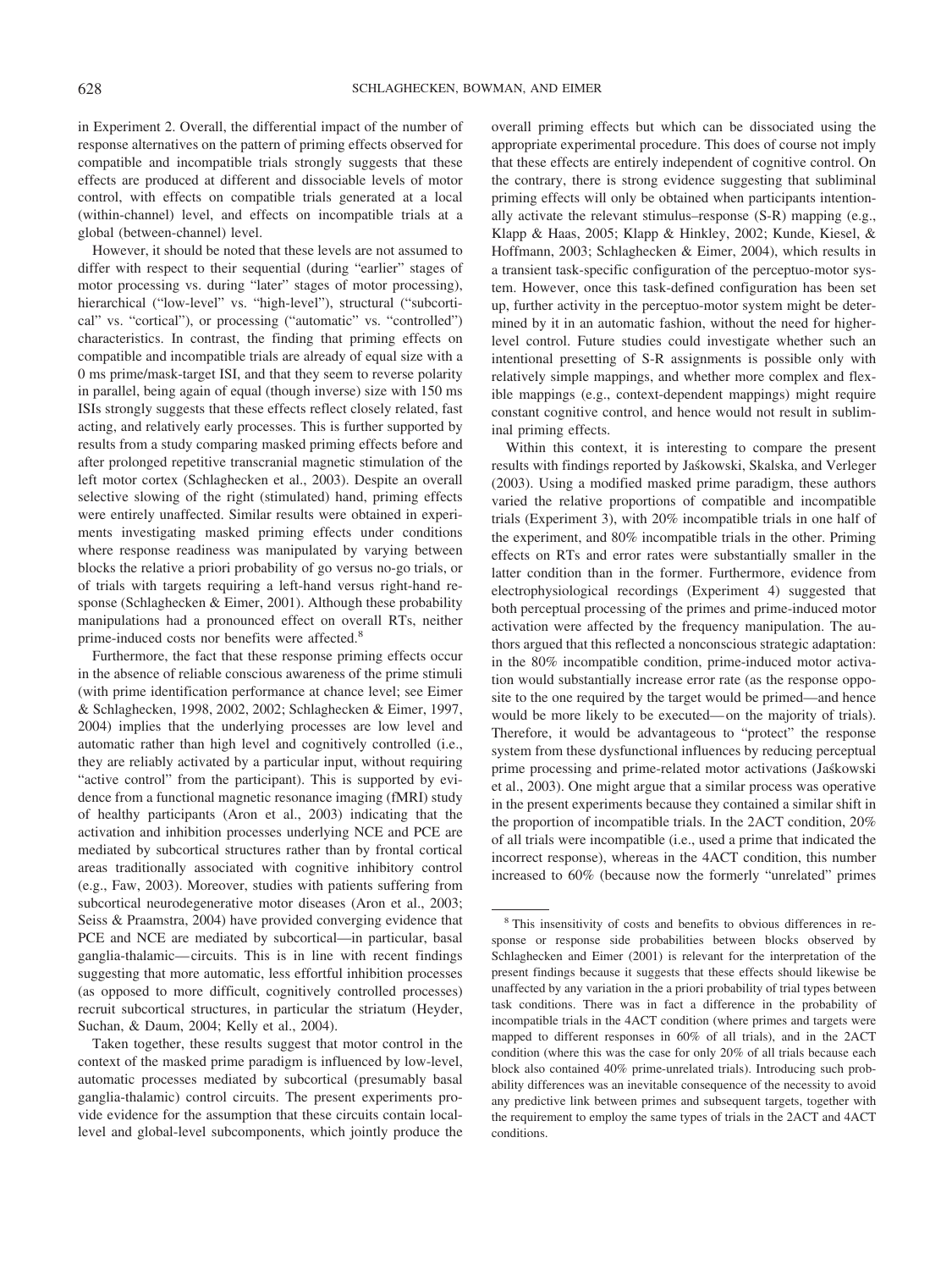were in fact mapped to a response alternative). Consequently, the risk of committing errors on incompatible and unrelated trials should have increased substantially, and a strategic process might have been implemented to protect the response system from maladaptive prime processing.

However, the present data does not support this interpretation. If such a protective mechanism had been in place, it would have impaired prime processing and motor activation in both incompatible and compatible conditions. This was not the case. The fact that behavioral benefits (in Experiment 1) and costs (Experiment 2) with compatible primes were the same for the 2ACT and the 4ACT condition strongly suggests that there was no quantitative difference in prime processing and prime-induced motor activations between these conditions. This apparent discrepancy between the present findings and the results reported in Jaskowski et al. (2003) might be explained in terms of differences in the predictiveness of primes between the two studies. In the Jaskowski et al. study, primes would predict the identity of the upcoming target (and hence the required response) with 80% accuracy. In contrast, in the experiments reported previously, primes were never predictive because they were followed by either of the possible targets with equal probability. The results thus might be taken as evidence that it is the predictiveness of the primes rather than the proportion of incompatible trials as such which has a potential effect on prime processing.

Although the present findings are fully in line with the model of global and local levels of perceptuo-motor control, as illustrated in Figure 1, alternative interpretations are possible. In particular, different accounts of low-level motor priming effects in the masked prime task—and in particular the NCE—recently have been put forward by Lleras and Enns (2004) and by Verleger et al. (2004). Although these authors differ in their assumptions about the mechanisms responsible for the NCE (object updating vs. perceptual interactions between primes and masks), they agree that NCEs can be explained without invoking any form of inhibition. Instead, they propose that when masks share features with prime and target stimuli (e.g., when arrow-like stimuli are used to mask prime arrows), such mask features can trigger response activation processes. In particular, mask features that are novel (i.e., not already part of the prime) are necessarily linked to a different response than the response assigned to the prime and will cause the initial prime-induced motor activation to be replaced by a different mask-induced motor activation. According to this view, NCEs do not reflect any local self-inhibition of the response triggered by the prime, but instead positive response priming triggered by the prime, followed by positive response priming of opposite polarity, induced by masks that contain task-relevant features.

However, there is some evidence to suggest that this positive mask priming hypothesis might not be able to explain the full pattern of masked priming effects. Specifically, it can be demonstrated that NCEs can be reliably observed even when the mask does not contain any features that are similar to prime and target (e.g., when the mask is composed exclusively of horizontal and vertical lines, e.g., Klapp, 2005; Schlaghecken & Eimer, in press). In the present study, we explicitly aimed to avoid any obvious similarity between features of the mask and features of primes and targets by using masks composed of line segments that differed in their orientations from the prime and target arrows. These masks appear to be less likely to induce specific response activations, as suggested by Lleras and Enns (2004) and Verleger et al. (2004). Of course, one might use a more abstract notion of similarity, according to which the presence of overlapping diagonal lines—regardless of their actual orientation—is sufficient to create left- and right-pointing arrow-like shapes that are capable of triggering motor responses. This important issue has to wait for further clarification in future experiments, where the degree of feature overlap between prime/target and mask has to be systematically manipulated.

Along similar lines, one might want to argue that the change of priming direction between experiments (from PCEs in Experiment 1 to NCEs in Experiment 2) was not so much induced by lengthening of the prime/mask-target ISI from 0 to 150 ms but was at least partly the result of the simultaneous change in target position (above and below fixation in Experiment 1, at fixation in Experiment 2). In fact, Lleras and Enns (2005) found NCEs with nonarrow masks only when primes and targets were both presented at fixation, but obtained PCEs with central primes and noncentral targets. The authors interpreted this result as evidence that the NCE reflects "perceptual interactions among stimuli that appear in the same spatial location." Given these findings, one might speculate that no NCEs would have been observed in the present Experiment 2 if targets had been presented noncentrally.

Although this issue cannot be resolved on the basis of the present data, it is worth noting that in the Lleras and Enns (in press) study, prime identification performance was 80% correct with nonarrow masks. Therefore, their finding of PCEs with noncentrally presented targets is in line with earlier results indicating that with sufficiently high prime visibility, PCEs rather than NCEs are obtained (Eimer & Schlaghecken, 2002). Of importance, however, Lleras and Enns (in press) used the usual procedure and tested prime identification performance in blocks where no targets were presented. Thus, it seems likely that on those trials of the masked prime task where targets were presented at the same location as the masked primes, these targets effectively acted as a second masking stimulus and seriously impaired prime visibility. In fact, prime visibility under this condition might have been substantially below the levels indicated in the "prime-only" identification task, $9$  and might have been sufficiently low to enable NCEs. If this is the case, than the findings of Lleras and Enns (in press) are fully in line with the self-inhibition account of masked priming.

At present, the debate as to whether NCEs reflect response inhibition or positive mask-induced response priming is far from settled. Therefore, it might be useful to speculate whether a positive mask priming account also might be able to explain the impact of increased numbers of response alternatives on masked priming effects observed in the present study. In fact, it seems that this alternative account might explain the observed effects just as well as the model illustrated in Figure  $1<sup>10</sup>$  Consider first the case

<sup>&</sup>lt;sup>9</sup> In fact, pilot testing in our laboratory suggests that at least subjectively, prime visibility with nonarrow masks drops drastically when targets are presented at the same location.

<sup>&</sup>lt;sup>10</sup> Our thanks to an anonymous reviewer for suggesting this alternative explanation.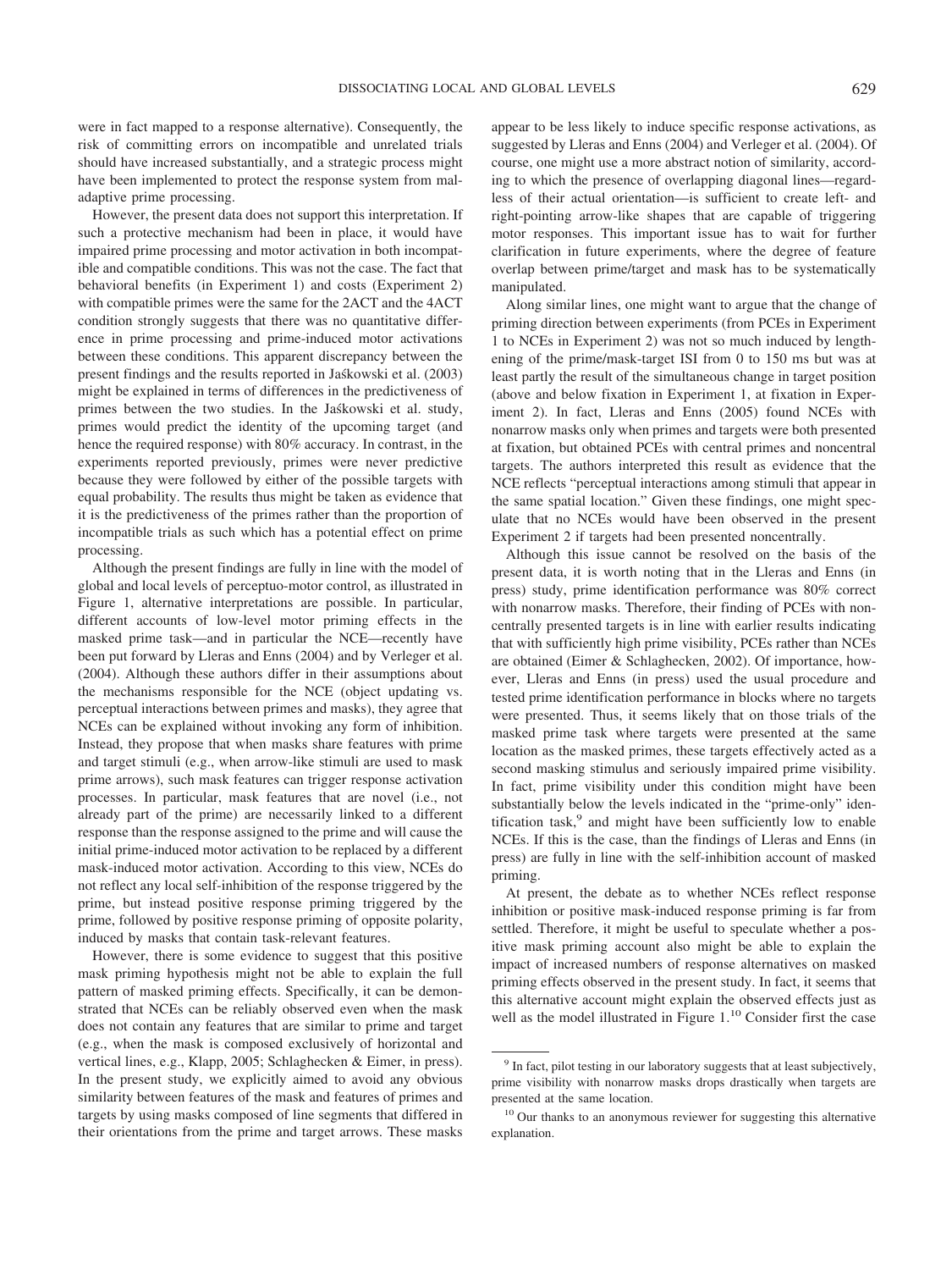of long prime/mask-target ISIs (150 ms). In the 2ACT condition, the prime (e.g., a right-pointing arrow) initially primes its corresponding response ("right") but is quickly replaced by the opposite response ("left") primed by the mask. A neutral prime, in contrast, does not prime any response, nor does the subsequent mask. Consequently, responding to a compatible (right-pointing) target will be impaired, and responding to an incompatible (left-pointing) target will be facilitated, relative to the neutral prime condition. In the 4ACT condition, the prime (again, a right-pointing arrow), also primes its corresponding response ("right"), but it is then replaced by three partial response activations ("left/up/down") that are simultaneously primed by the mask (provided that there is no a priori reason to assume that the mask would prime only the exact opposite of the prime arrow). Again, the neutral prime and its mask do not prime any response. Therefore, responding to a compatible (right-pointing) target will still be impaired, because "right" has not been primed. However, responding to an incompatible (leftpointing) target will be less facilitated (or not facilitated at all), because "left" is only one out of three equally primed responses. It is important to emphasize, however, that to explain the observed effects, this account still has to assume that competing response alternatives have to be connected by reciprocal inhibitory links. Otherwise, it would be unclear why responses on compatible trials should be delayed relative to neutral trials (note that in both cases, the response required by the target has not been activated—the only difference is that on neutral trials, no other response has been, either, whereas on compatible trials, the alternative responses are preactivated). Thus, although a positive mask priming hypothesis can account for the observed effects without the need for (locallevel) self-inhibition, it still needs to assume the existence of (global-level) competitor inhibition.

The need to invoke global-level inhibition in the context of a positive mask priming hypothesis becomes even more apparent when trying to account for the findings of Experiment 1 (0 ms) prime/mask-target ISI). The basic assumption is identical to the one implied by our model: PCEs are obtained with simultaneous onset of mask and target because target-related processes begin during the initial, prime-induced activity phase, that is, before subsequent mask-induced processes (self-inhibition in our model, opposite priming according to the positive mask priming hypotheses) can take effect. Again, one needs to assume that activated responses inhibit their competitors, so that although responding to a correctly primed (compatible) target is facilitated, responding to an incorrectly primed (incompatible) target is impaired relative to the neutral condition. Whereas the predictions derived from these assumptions are straightforward for the 2ACT condition, they are less clear for the 4ACT condition. To account for the fact that responses on incompatible trials are less delayed with four than with two response alternatives, the positive mask priming hypotheses need to postulate—as does the present model—that reciprocal inhibitory links between response channels are not simply two-way (i.e., between two opposite responses, as might be implemented by cortico-spinal or intrahemispheric cortico-cortical links, see Burle et al., 2004), but are multidimensional, so that activity in one channel will result in strong inhibition if there is only one competitor, but in considerably weaker net inhibition if there are several competitors.

Thus, it seems that although they do not assume the existence of local-level self-inhibition, the positive mask priming hypotheses of Verleger et al. (2004) and Lleras and Enns (2004) are more compatible with the model presented here than is obvious at first glance. This might suggest that this model could be more generally applicable to low-level motor control processes, and should not just be seen as an extension of the self-inhibition account of NCEs. Furthermore, it should be noted that whereas positive mask priming hypotheses can account for the findings of the present study, they do not specifically predict them. In contrast, the motor control model presented here is not merely consistent with these findings but specifically predicted the observed pattern of results and therefore would have been disproved if different results had been obtained.

At a more general level, the present experiments contribute to the study of cognitive control by demonstrating how low-level motor control mechanisms can be dissociated into component processes. Although different aspects of cognitive control have been studied for a long time, questions such as how control mechanisms can detect situations that require their involvement (e.g., Botvinick, Braver, Barch, Carter, & Cohen, 2001), or how they initiate appropriate adjustments in performance (e.g., Ridderinkhof, van den Wildenberg, Segalowitz, & Carter, 2004) have only recently begun to be addressed systematically. In order to gain further insights into the processes involved in cognitive control and their neural basis, globally defined control functions need to be decomposed into subprocesses that can then be studied independently with behavioral and neuroscientific methods (e.g., Friedman & Miyake, 2004; Garavan, Ross, Murphy, Roche, & Stein, 2002). The present study has demonstrated that this general strategy can be successfully applied to inhibitory motor control processes by showing that these processes can be decomposed into separate mechanisms that operate at different levels within the response system.

#### References

- Arbuthnott, K. D. (1995). Inhibitory mechanisms in cognition: Phenomena and models. *Cahiers de Psychologie Cognitive/Current Psychology of Cognition, 14,* 3– 45.
- Aron, A., Schlaghecken, F., Fletcher, P., Bullmore, E., Eimer, M., Barker, R., Sahakian, B., & Robbins, T. (2003). Inhibition of subliminally primed responses is mediated by the caudate and thalamus: Evidence from fMRI and Huntington's disease. *Brain, 126,* 713–723.
- Berns, G. S., & Sejnowski, T. J. (1996). A computational model of how the basal ganglia produce sequences. *Journal of Cognitive Neuroscience, 10,* 108 –121.
- Botvinick, M. M., Braver, T. S., Barch, D. M., Carter, C. S., & Cohen, J. D. (2001). Conflict monitoring and cognitive control. *Psychological Review, 108,* 624 – 652.
- Bowman, H., Schlaghecken, F. & Eimer, M. (2006). A neural network model of inhibitory processes in subliminal priming. *Visual Cognition, 13,* 401– 480.
- Burle, B., Vidal, F., Tandonnet, C., & Hasbroucq, T. (2004). Physiological evidence for response inhibition in choice reaction time tasks. *Brain & Cognition, 56,* 153–164.
- Calabrese, R. L. (1995). Oscillation in motor pattern-generating networks. *Current Opinion in Neurobiology, 5,* 816 – 823.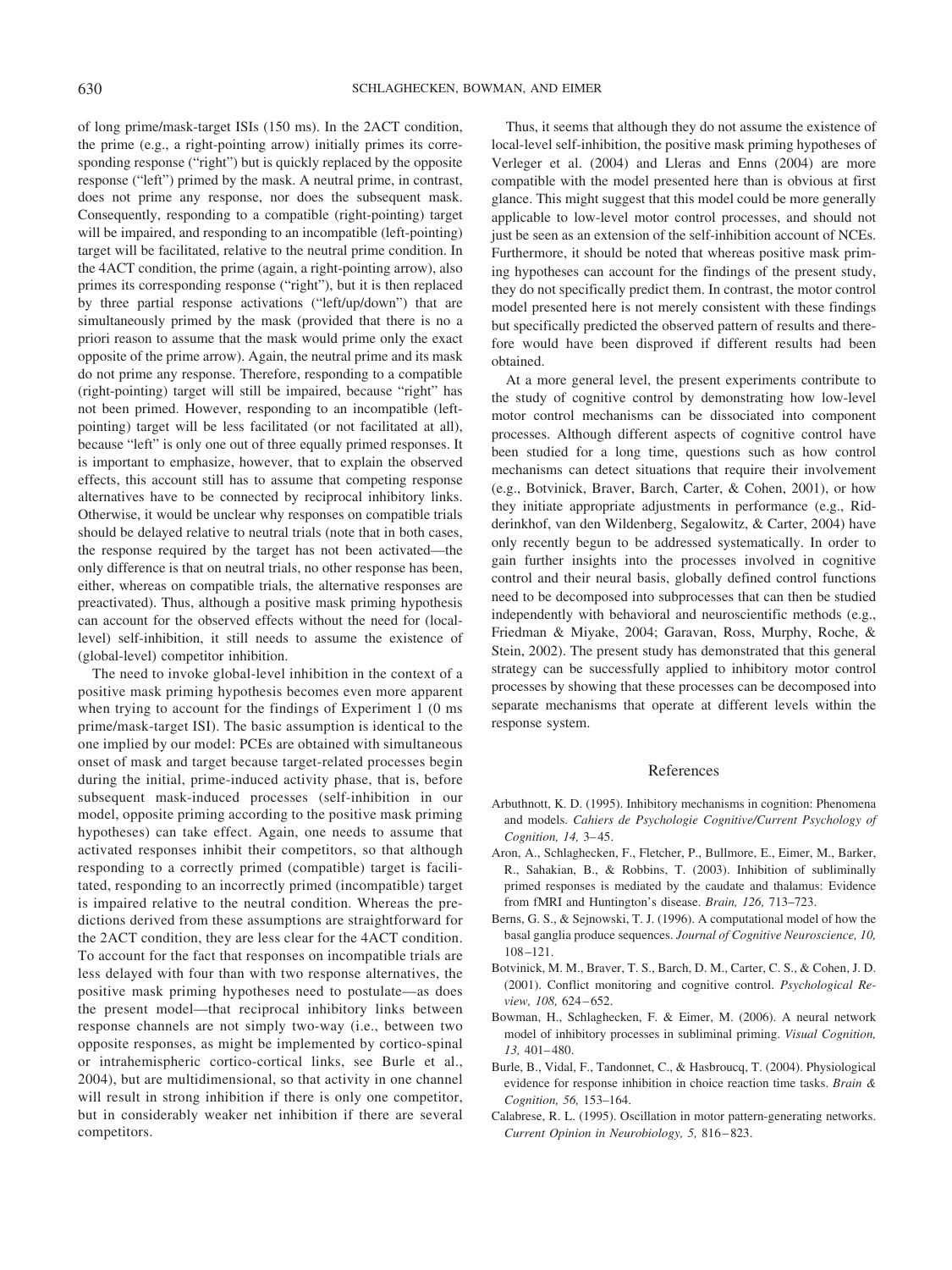- Chevalier, G., & Deniau, J. M. (1990). Disinhibition as a basic process in the expression of striatal functions. *Trends in Neurosciences, 13,* 277– 280.
- Dehaene, S., Naccache, L., Le Clec, H. G., Koechlin, E., Mueller, M., Dehaene-Lambertz, G., van de Moortele, P. F., & Le Bihan, D. (1998). Imaging unconscious semantic priming. *Nature, 395,* 597– 600.
- Destexhe, A., & Sejnowski, T. J. (1997). Synchronized oscillations in thalamic networks: Insights from modeling studies. In M. Steriade, E. G. Jones, & D. A. McCormick (Eds.), *Thalamus, Vol. II* (pp. 331–371). Amsterdam: Elsevier.
- Eimer, M. (1998). The lateralized readiness potential as an on-line measure of central response activiation processes. *Behavior Research Methods, Instruments and Computers, 30,* 146 –156.
- Eimer, M. (1999). Facilitatory and Inhibitory Effects of Masked Prime Stimuli on Motor Activation and Behavioral Performance. *Acta Psychologica, 101,* 293–313.
- Eimer, M., & Coles, M. G. H. (2003). *The lateralized readiness potential.* In M. Jahanshahi & M. Hallett (Eds.). *The Bereitschaftspotential: In Honour of Professors Deecke and Kornhuber* (pp. 229 –248). New York: Kluwer Academic/Plenum Pressww.
- Eimer, M., & Schlaghecken, F. (1998). Effects of masked stimuli on motor activation: Behavioral and electrophysiological evidence. *Journal of Experimental Psychology: Human Perception and Performance, 24,* 1737–1747.
- Eimer, M., & Schlaghecken, F. (2002). Links between conscious awareness and response inhibition: Evidence from masked priming. *Psychonomic Bulletin & Review, 9,* 514 –520.
- Eimer, M., & Schlaghecken, F. (2003). Response facilitation and inhibition in subliminal priming. *Biological Psychology, 64,* 7–26.
- Eimer, M., Schubö, A., & Schlaghecken, F. (2002). The locus of inhibition in the masked priming of response alternatives. *Journal of Motor Behavior, 34,* 3–10.
- Faw, B. (2003). Pre-frontal executive committee for perception, working memory, attention, long-term memory, motor control, and thinking: A tutorial review. *Consciousness & Cognition, 12,* 83–139.
- Feng, A. S., Hall, J. C., & Gooler, D. M. (1990). Neural basis of sound pattern recognition in anurans. *Progress in Neurobiology, 34,* 313–329.
- Friedman, N. P., & Miyake, A. (2004). The relations among inhibition and interference control functions: A latent-variable analysis. *Journal of Experimental Psychology: General, 133,* 101–135.
- Garavan, H., Ross, T. J., Murphy, K., Roche, R. A., & Stein, E. A. (2002). Dissociable executive functions in the dynamic control of behavior: Inhibition, error detection, and correction, *NeuroImage, 17,* 1820 –1829.
- Hagenzieker, M. P., & van der Heijden, A. H. C. (1990). Timecourses in visual-information processing: Some theoretical considerations. *Psychological Research, 52,* 5–12.
- Hagenzieker, M. P., van der Heijden, A. H. C., & Hagenaar, R. (1990). Time-courses in visual-information processing: Some empirical evidence for inhibition. *Psychological Research, 52,* 13–21.
- Heyder, K., Suchan, B., Daum, I. (2004). Cortico-subcortical contributions to executive control. *Acta Psychologica, 115,* 271–289.
- Holender, D. (1986). Semantic activation without conscious identification in dichotic listening, parafoveal vision, and visual masking: A survey and appraisal. *Behavioral and Brain Sciences, 9,* 1– 66.
- Holender, D., & Duscherer, K. (2004). Unconscious perception: The need for a paradigm shift. *Perception & Psychophysics, 66,* 872– 881.
- Houghton, G., & Tipper, S. P. (1994). A Model of Inhibitory Mechanisms in Selective Attention. In D. Dagenbach &T. H. Carr (Eds.), *Inhibitory Processes in Attention, Memory and Language* (pp. 53–112). San Diego: Academic Press.
- Houghton, G., Tipper, S. P., Weaver, B., & Shore, D. (1996). Inhibition and Interference in Selective Attention: Some Tests of a Neural Network Model. *Visual Cognition, 32,* 119 –164.
- Jaśkowski, P., Skalska, B., & Verleger, R. (2003). How the self controls its "automatic pilot" when processing subliminal information. *Journal of Cognitive Neuroscience, 15,* 911–920.
- Kelly, A. M. C., Hester, R., Murphy, K., Javitt, D. C., Foxe, J. J., & Garavan, H. (2004). Prefrontal–subcortical dissociations underlying inhibitory control revealed by event-related fMRI, *European Journal of Neuroscience, 19,* 3105–3112.
- Klapp, S. T. (2005). Two versions of the negative compatibility have different properties: A reply to Lleras and Enns (2004). *Journal of Experimental Psychology: General, 134,* 431– 435.
- Klapp, S. T., & Haas, B. W. (2005). The non-conscious influence of masked stimuli on response selection is limited to concrete stimulusresponse associations. *Journal of Experimental Psychology: Human Perception and Performance, 31,* 193–209.
- Klapp, S. T., & Hinkley, L. B. (2002). The negative compatibility effect: Unconscious inhibition influences reaction time and response selection. *Journal of Experimental Psychology: General, 131,* 255–269.
- Kunde, W., Kiesel, A., & Hoffmann, J. (2003). Conscious control over the content of unconscious cognition. *Cognition, 88,* 223–242.
- Leuthold, H., & Kopp, B. (1998). Mechanisms of priming by masked stimuli: Inferences from event-related brain potentials. *Psychological Science, 9,* 263–269.
- Lingnau, A., & Vorberg, D. (2005). The time-course of response inhibition in masked priming. *Perception & Psychophysics, 67,* 545–557.
- Lleras, A., & Enns, J. T. (2004). Negative compatibility or object updating? A cautionary tale of mask-dependent priming. *Journal of Experimental Psychology: General, 133,* 475– 493.
- Lleras, A., & Enns, J. T. (2005). Updating a cautionary tale of masked priming: Reply to Klapp (2005). *Journal of Experimental Psychology: General, 134,* 436 – 440.
- Neumann, O. (1990). Direct parameter specification and the concept of perception. *Psychological Research, 52,* 207–215.
- Neumann, O., & Klotz, W. (1994). Motor responses to nonreportable, masked stimuli: Where is the limit of direct parameter specification? In C. Umilta` & M. Moskovitch (Eds.), *Attention and Performance XV* (pp. 123–150). Cambridge, MA: MIT Press.
- Perkel, D. H., & Mulloney, B. (1974). Motor pattern production in reciprocally inhibitory neurons exhibiting post-inhibitory rebound. *Science, 185,* 181–183.
- Praamstra, P., & Seiss, E. (2005). The neurophysiology of response competition: Motor cortex activation and inhibition following subliminal response priming. Journal of Cognitive Neuroscience, 17, 483-493.
- Ridderinkhof, K. R., van den Wildenberg, W. P. M., Segalowitz, S. J., & Carter, C. S. (2004). Neurocognitive mechanisms of cognitive control: The role of prefrontal cortex in action selection, response inhibition, performance monitoring, and reward-based learning. *Brain and Cognition, 56,* 129 –140.
- Rolls, E. T., Tovée, M. J., & Panzeri, S. (1999). The neurophysiology of backward visual masking: Information analysis. *Journal of Cognitive Neuroscience, 11,* 300 –311.
- Schlaghecken, F., & Eimer, M. (1997). The influence of subliminally presented primes on response preparation. *Sprache & Kognition, 16,* 166 –175.
- Schlaghecken, F., & Eimer, M. (2000). A central/peripheral asymmetry in subliminal priming. *Perception & Psychophysics, 62,* 1367–1382.
- Schlaghecken, F., & Eimer, M. (2001). Partial response activation to masked primes is not dependent on response readiness. *Perceptual and Motor Skills, 92,* 208 –222.
- Schlaghecken, F., & Eimer, M. (2002). Motor activation with and without inhibition: Evidence for a threshold mechanism in motor control. *Perception & Psychophysics, 64,* 148 –162.
- Schlaghecken, F., & Eimer, M. (2004). Subliminal stimuli can bias "free"